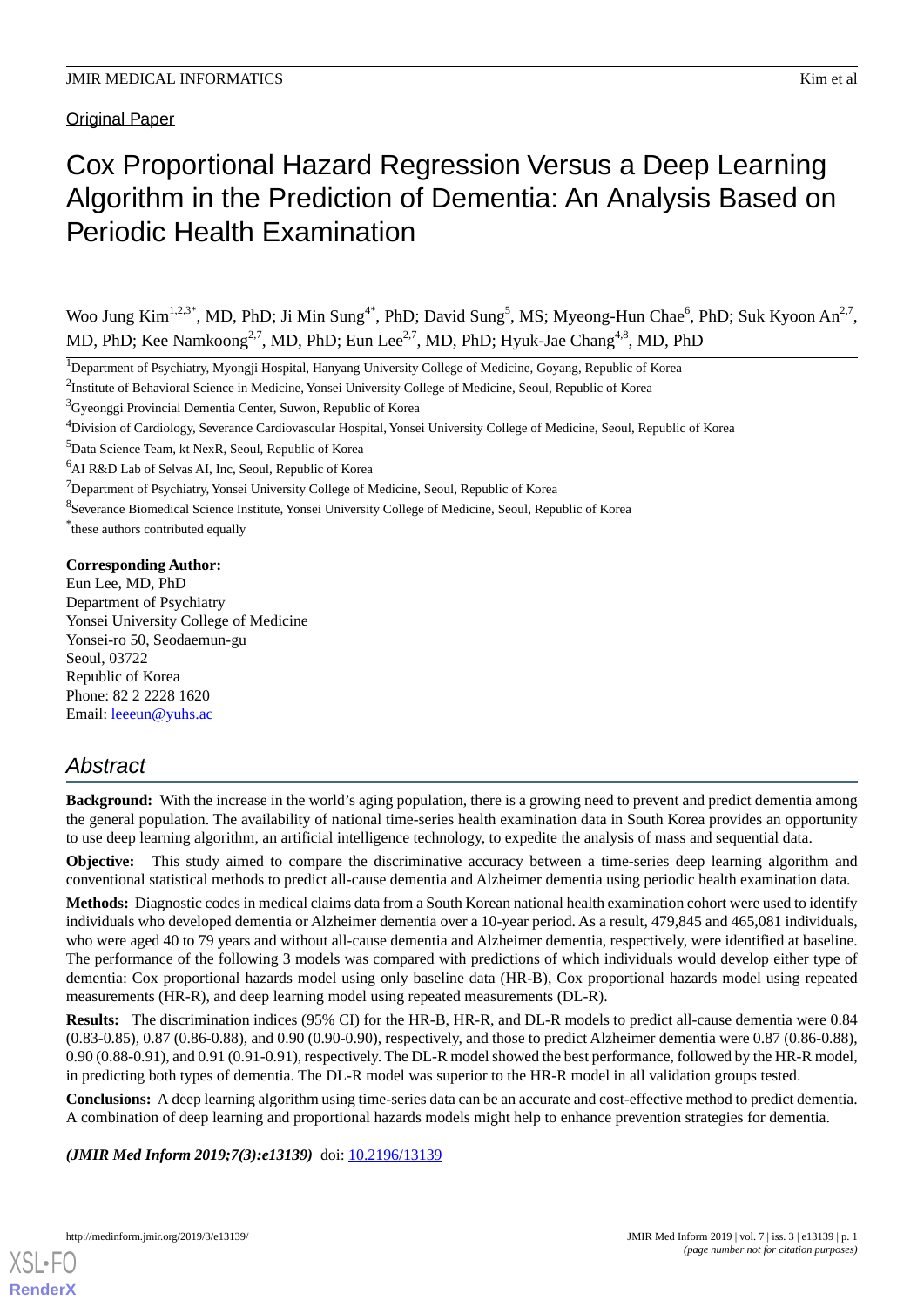#### **KEYWORDS**

dementia; deep learning; proportional hazards models

# *Introduction*

#### **Background**

The prevention of dementia is a public health challenge in countries with aging populations [\[1](#page-10-0)]. Systematic reviews and meta-analyses have shown that lifestyle and health conditions affect the incidence of dementia, including Alzheimer dementia [[2](#page-10-1)[-7](#page-10-2)]. In South Korea, a country with one of the fastest-growing elderly populations [[8](#page-10-3)], the National Health Insurance Service (NHIS) runs periodic general health examination programs [[9\]](#page-10-4). The large time-series health examination dataset established by the NHIS includes lifestyle information and the results of periodic routine medical examinations of a nationwide sample of the Korean population.

Medical time-series data are often analyzed using conventional statistical methods such as Cox proportional hazards regression models. In the field of computer science, machine learning can (semi)automatically classify mass data and thus has been applied to diagnose diseases and predict outcomes using large medical datasets [\[10](#page-10-5)-[12](#page-10-6)]. Deep learning, a subfield of machine learning, has recently enabled powerful new analyses of time-series data [[13](#page-10-7)[,14](#page-11-0)]. Among the deep learning algorithms, the recurrent neural network (RNN) is considered the most suitable method for analyzing time-series data [\[15](#page-11-1),[16\]](#page-11-2). The RNN in its basic form has a *vanishing gradient* problem in the long-term learning process, however. The long short-term memory (LSTM) technique was developed to overcome that problem [[17\]](#page-11-3).

#### **Objective**

The application of deep learning to predict disease using data from routine health examinations may lead to improvements in preventive medicine and early treatment. Until now, applications of deep learning algorithms to predict dementia have focused on neuroimaging data [\[18](#page-11-4)-[20\]](#page-11-5). To our knowledge, there is no published research on the application of deep learning to analyze time-series health examination data. This study aimed to compare the accuracy of Cox proportional hazards regression models with that of LSTM in predicting all-cause dementia and Alzheimer dementia using the NHIS time-series health examination dataset.

# *Methods*

#### **Explanation of the Data**

The NHIS provides health insurance to the entire population of South Korea and stores medical and prescription records for billing purposes. To serve academic interests, the NHIS also develops research databases, including the NHIS-Health Screening Cohort (NHIS-HEALS). The method of data construction for the NHIS-HEALS is the same as that for another cohort, the NHIS-National Sample Cohort [\[21](#page-11-6),[22\]](#page-11-7). The NHIS-HEALS dataset contains information on more than 500,000 randomly sampled individuals nationwide who attended NHIS periodic general health examinations, representing 10% of the entire Korean population who underwent a baseline

medical examination between 2002 and 2003 and routine follow-up examinations every 2 years until 2013. The NHIS-HEALS cohort can be considered to reflect the Korean adult population (aged 40-79 years) because every Korean older than 40 years is recommended to have a routine health examination biennially. The baseline for the NHIS-HEALS dataset is defined as the years 2002 to 2003 [\[23](#page-11-8)].

The NHIS-HEALS dataset incorporates several databases. We used the health examination database, the health care utilization database, and the eligibility database [[23\]](#page-11-8). The health examination database contains physical measurements such as height, weight, and blood pressure; data from blood tests including fasting glucose, lipid profile, liver panel, and hemoglobin; and the results of urinalysis and self-reported questionnaires about lifestyle and family and personal medical histories. The health care utilization database includes medical claims data on inpatient and outpatient health care services including diagnoses, diagnostic tests, therapeutic procedures, length of hospital stay, and prescribed medications and dosages. The eligibility database has information on demographic factors, economic status, insurance eligibility, and cause of death.

As the NHIS-HEALS dataset is representative of the entire Korean population and contains a huge amount of time-series data, including health examination results, insurance eligibility, and health care utilization, it can be used to assess the accuracy of different predictive models of disease incidence. We used the NHIS-HEALS dataset to compare the effectiveness of an LSTM deep learning algorithm with that of conventional statistical methods to predict all-cause dementia and Alzheimer dementia. This study was approved by the institutional review board of Yonsei University, Severance Hospital, Seoul, South Korea (IRB no 4-2016-0383).

#### **Study Population and Sample Selection**

We used the diagnostic codes in the health care utilization database as outcome variables and risk factors extracted from the health examination database as independent variables. Even if an individual had only 2 health examination records in the health examination database, we determined whether or not that individual had been diagnosed with dementia by searching the information in the health care utilization database up until the last date for which records were stored in the NHIS-HEALS (December 31, 2013).

The primary outcomes in our analyses were instances of all-cause dementia (F00.X, F01.X, F02.X, F03.X, and G30.X) and Alzheimer dementia (F00.X and G30.X), which we identified using medical diagnostic codes according to the International Classification of Diseases, 10th edition. Only the individuals with the diagnostic codes to have developed dementia were considered. Individuals who died or were lost to follow-up without a diagnosis of dementia were considered to not have suffered a dementia event. The time to event was defined as the time between the date of the first health examination and that of the first diagnosis of dementia or the most recent follow-up.

 $XSJ \cdot F$ **[RenderX](http://www.renderx.com/)**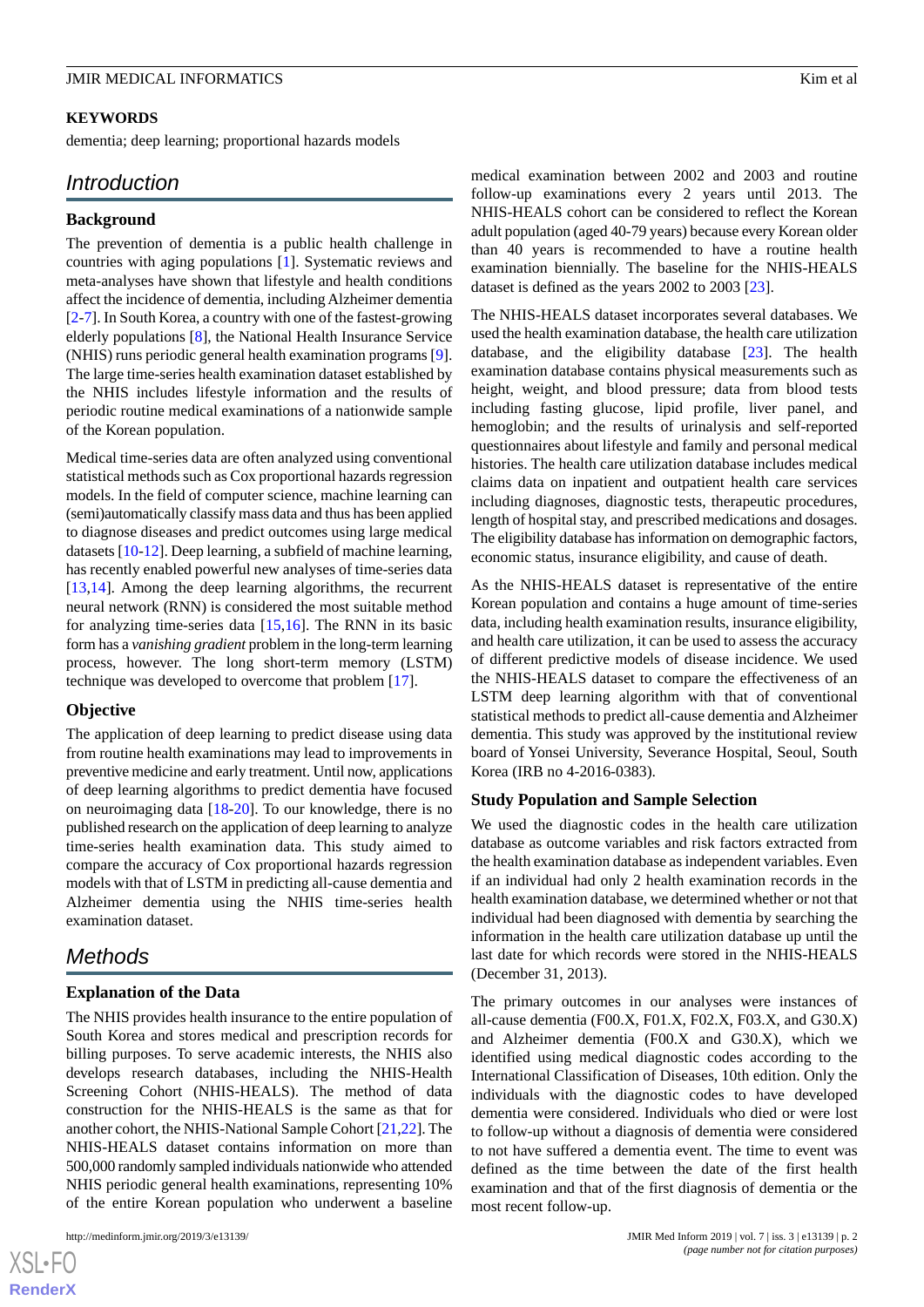[Figure 1](#page-2-0) shows the sample selection process in 2 steps (with all-cause dementia and Alzheimer dementia separately labeled as *A* and *B*). The first step describes the selection of candidate individuals from the NHIS-HEALS cohort whose data could be used for predictive modeling. The second step describes the process of dividing the data into development and validation datasets for machine learning. The development datasets were used to fit the parameters of classifiers (ie, criteria that helped to discriminate individuals who developed dementia during the study period from those who did not develop dementia) in each model. The validation datasets were used to assess the generalization error of the final models.

To create the development and validation datasets for all-cause dementia and Alzheimer dementia, we first identified 514,795 individuals with records of a health examination in the baseline year (2002-2003). To analyze all-cause dementia, we excluded individuals with records of all-cause dementia or death at baseline and those with no further health examinations after the baseline year. Of the remaining 479,845 individuals, 27,280 developed all-cause dementia during the study period, resulting in an event rate of 5.69% ([Figure 1](#page-2-0)). We applied the same procedure to analyze Alzheimer dementia among 465,081 individuals and found an event rate of 2.69% ([Figure 1](#page-2-0)).

The deep learning method has the advantage that it can identify patterns in each outcome (eg, yes or no; or event or nonevent). Deep learning is considered to have high predictive accuracy in classification studies; however, an extremely imbalanced dataset can pose a challenge to the detection of patterns in outcome variables. The fundamental cause of that problem is that smaller amount of data provides less concrete evidence for specific patterns than larger amounts of data. Thus, we attempted to deal with this limitation by generating 1:1 allocation through undersampling, which has been used in previous studies [[24,](#page-11-9)[25\]](#page-11-10).

To build a precise and predictive deep learning model, we used undersampling to adjust the imbalance between the number of dementia cases and the number of nondementia cases in the development datasets, resulting in a more precise and predictive deep learning model. The numbers of cases in the validation datasets still reflected the actual event rates in the NHIS-HEALS cohort.

To finish the construction of the development and validation datasets for all-cause dementia, we divided the 27,280 individuals who developed all-cause dementia into 2 datasets with a size ratio of 8:2, corresponding to the development and validation datasets. The development dataset of 43,648 individuals consisted of 21,824 with dementia (80.00% of 27,280 individuals with dementia) and 21,824 without dementia as a 1:1 ratio to solve the imbalance problem in classification. The validation dataset included 5456 individuals who developed all-cause dementia (20.00% of 27,280 who developed all-cause dementia) along with 90,513 randomly selected individuals who did not develop all-cause dementia, for a total of 95,969 individuals. In the development dataset, there were 946 deaths (4.30%) among the 21,824 individuals who did not develop all-cause dementia. In the validation dataset, there were 3905 deaths (4.30%) among the 90,513 individuals who did not develop all-cause dementia. Thus, the event rates of all-cause dementia in the development and validation datasets were 50.00% and 5.69%, respectively.

We constructed the development and validation datasets for Alzheimer dementia by the same process. The event rates of Alzheimer dementia in the development and validation datasets were 50.00% (n=20,026) and 2.69% (n=93,009), respectively. Secondary analyses by age group are presented in [Multimedia](#page-9-0) [Appendix 1.](#page-9-0)

<span id="page-2-0"></span>**Figure 1.** Study design and sample selection. (A) All-cause dementia; (B) Alzheimer dementia.

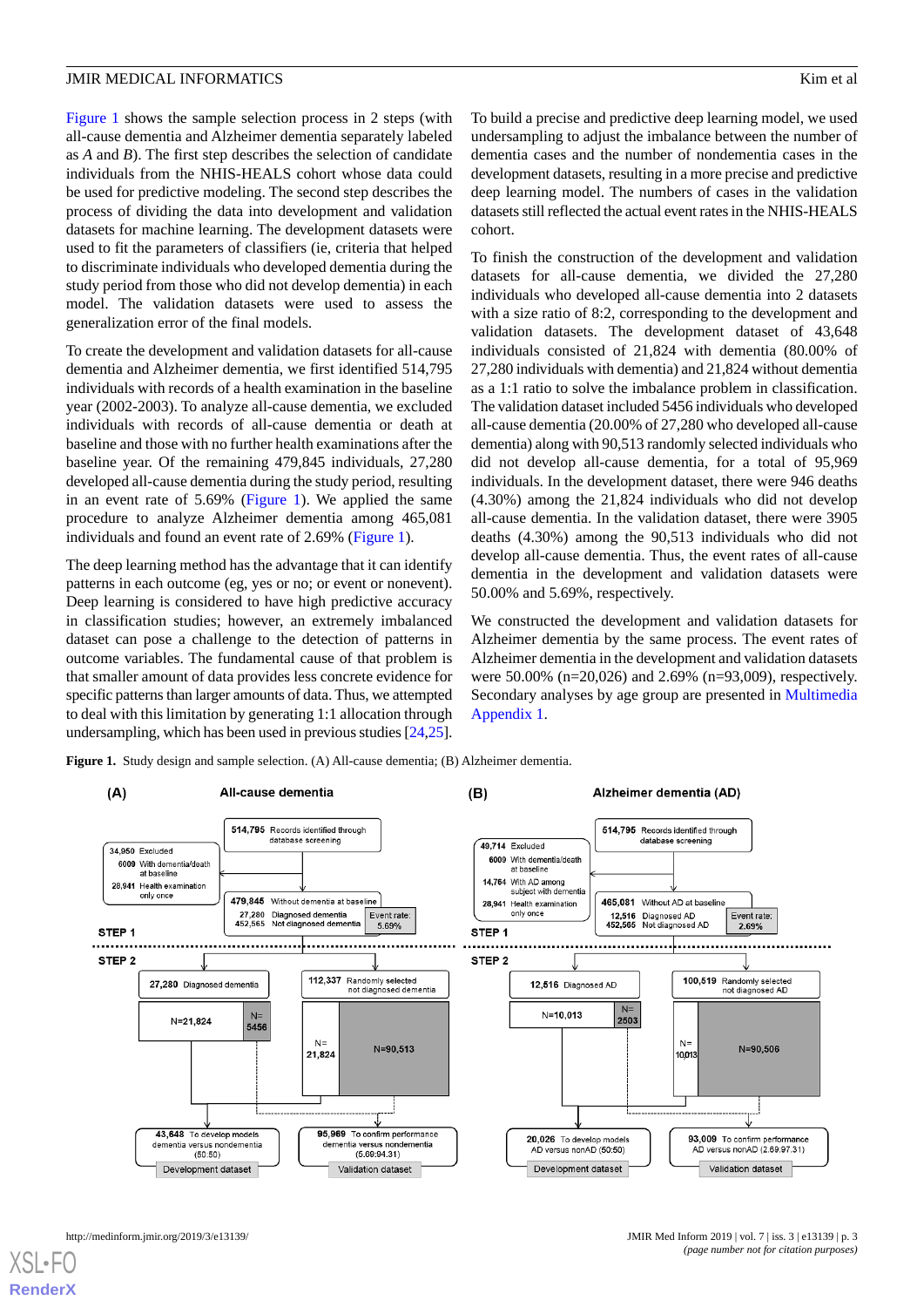#### **Measures**

We used the following health examination variables from the NHIS-HEALS dataset in our deep learning and Cox proportional hazards models: age, sex, body mass index (BMI), systolic blood pressure (SBP), diastolic blood pressure (DBP), fasting blood glucose, total cholesterol, current smoking status, exercise status, and past medical history (ie, cardiovascular disease, diabetes, and hypertension from a self-reported questionnaire and psychiatric disorders [F04-F09, F20-F29, F30-F39, F70-F79, and F80-F89] and neurological disorders [G00-G09, G10-G14, G20-G26, G31-G39, and G40-G47] from diagnostic codes). All those variables were previously reported as risk factors for dementia [[1-](#page-10-0)[7](#page-10-2)] and were chosen for inclusion in our models by expert geriatric psychiatrists (WJK, SKA, KN, and EL) after review and discussion. Data were missing for approximately 4% of the included individuals. We used the multiple imputation (MI) method to deal with missing data; each missing data point was managed by the fully conditional specification (FCS) regression and FCS discriminant function proposed by the SAS MI procedure (SAS Inc) [[26](#page-11-11)[,27](#page-11-12)].

#### **Statistical and Deep Learning Predictive Models**

We created 3 models to predict dementia based on Cox proportional hazards regression and deep learning. First, we used Cox proportional hazards regression to develop 2 predictive models [\[28](#page-11-13)]: a model with baseline data only (HR-B) and a model with repeated measurements (HR-R). The HR-B model used risk factor data obtained from the first screening examination. The HR-R model used the mean, minimum, maximum, and standard deviation (SD) values of continuous variables and the mean and SD values of categorical variables recorded in multiple health examinations over the study period. As in a previous study of cumulative information using the Cox algorithms [\[28](#page-11-13)], we intended to show how much the change in risk factors affects the occurrence of dementia. The hazard ratio of each risk factor can be estimated according to the changes of each information based on the value of minimum, maximum, or SD. For example, if the coefficient value of SD of BMI was large, a larger change of BMI in the observation period meant that it affected the occurrence of dementia. Values for continuous variables were calculated at the individual level. We assigned values of *0* or *1* to categorical variables such as smoking status, exercise status, and past medical history. The mean value was coded as 0 when it was less than 0.5, and 1 if otherwise in the HR-R model. As the categorical variables were collected from self-reported questionnaires, we considered that some data points may be missing because of possible mistakes in self-report.

Similar to a previous study that applied Cox algorithms to cumulative information [\[28](#page-11-13)], we intended to determine the extent to which changes in the risk factors affect the occurrence of dementia. The hazard ratio of each risk factor in the HR-R model can be estimated according to the minimum, maximum, or SD of the values of the risk factors. For example, if the coefficient of the SD of BMI is large, then a large change of BMI in the observation period would be determined to have affected the occurrence of dementia. The Cox proportional hazards regression model can be written as follows:

$$
\frac{h(t) = h_0(t) \exp(b_1 X_1 + b_2 X_2 + b_3 X_3 + \dots + b_p X}{p})
$$

where  $h(t)$  is the expected hazard at time *t*, and  $h_0(t)$  is the baseline hazard, representing the hazard when all of the predictors  $X_1, X_2, ... X_p$  are equal to zero. The predicted hazard  $h(t)$  is the product of the baseline hazard  $h_0(t)$  and the exponential function of the linear combination of the predictors. Thus, the predictors have a multiplicative or proportional effect on the predicted hazard.

Flexible models, such as neural networks, have the potential to discover unanticipated features that are missed by conventional statistical models. We developed a deep learning model based on RNN-LSTM to overcome problems in the original RNN algorithm. Although the RNN is a simple and powerful model, it is difficult to train appropriately because of the vanishing gradient problem [[29\]](#page-11-14). Unlike the feedforward neural network, where the input and output are in only 1 direction, the RNN is a neural network with a recursive connectivity structure that reflects the output of the previous input to the next input. This characteristic is an advantage of the RNN, which learns the time continuity and dependent relationships of time-series data such as voice, text, and signal. However, a simple architecture in which input is fed back to the output has the problem that normal learning is difficult because of the rapidly diminishing or increasing influence of the previous input. That is, it is impossible for the model to learn correlations between distant events when long-term components decrease exponentially to zero. In other words, the basic cyclic structure of the RNN causes the model to lose accumulated information as the length of the continuous input increases in the learning process (eg, multiple time steps such as repeated health examinations), which is a problem for parameter estimation. To address this *vanishing* problem, LSTM is designed to extend the structure of the neurons into memory blocks so that the memory cell within each node can properly adjust the effect of previous inputs during the learning process [\[13](#page-10-7),[14,](#page-11-0)[30](#page-11-15),[31\]](#page-11-16). The iconography of each type of neural network is shown in [Multimedia Appendix](#page-9-1) [2.](#page-9-1)

We used the LSTM algorithm suggested by Hochreiter and Schmidhuber [[17\]](#page-11-3) to solve the long-term dependency problem and increase the learning ability of our deep learning model. As our data consisted of multiple time steps, the RNN-LSTM algorithm allowed us to avoid learning deficits because of the vanishing gradient problem [[13,](#page-10-7)[14](#page-11-0),[30,](#page-11-15)[31](#page-11-16)]. In the RNN-LSTM model, the importance of each variable was trained during the deep learning process; features with missing values were included, and specific feature selection was not executed. We applied a single hidden layer consisting of 64 LSTM cells. As a regularization technique, we applied a 0.5 dropout probability [[32\]](#page-11-17). We used Xavier initialization to initialize all the weights [[33\]](#page-11-18). To optimize the parameters of the algorithm, we used root mean square propagation [\[34](#page-11-19)]. We applied a learning rate of 0.001 and a momentum of 0.9. We applied an early stopping technique to avoid overfitting the learning data with model performance [\[35](#page-11-20)]. The DL-R model used all the variables included in the HR-R model. As the RNN-LSTM model is specialized for the analysis of time-series data, we developed

 $XS$  $\cdot$ FC **[RenderX](http://www.renderx.com/)**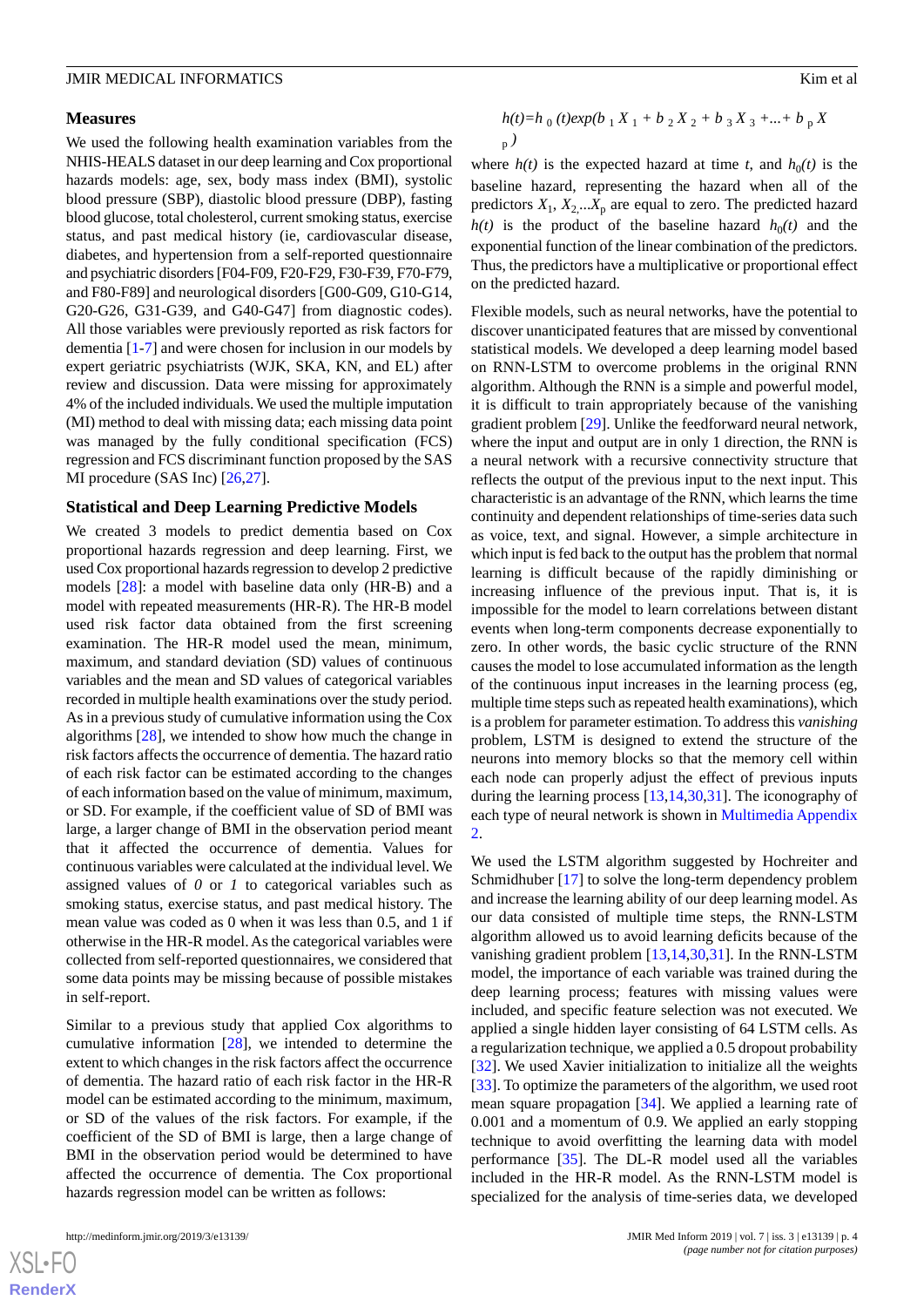its algorithm using raw NHIS-HEALS data from medical examinations instead of descriptive statistics. Additional details of the RNN-LSTM model, including its construction and algorithm development, are shown in [Multimedia Appendix 3](#page-9-2). The 3 different models (HR-B, HR-R, and DL-R) used in this study are depicted in [Figure 2](#page-4-0). Details of the variables used in each model are described in [Multimedia Appendix 4](#page-9-3).

We compared the performance among the 3 predictive models. For the Cox hazards regression models (HR-B and HR-R), we presented the performance results using C-statistics. For the deep learning RNN-LSTM model (DL-R), we presented the performance results using the area under the receiver operating characteristic curve (AUC), which corresponds to the C-statistic in hazards regression analysis [\[36](#page-11-21)].

We calculated the integrated discrimination improvement and net reclassification improvement (NRI) to determine whether the DL-R model had an advantage in discrimination and reclassification over the HR-R model. To calculate the NRI, we divided the samples into 2 groups based on the risk for all-cause dementia or Alzheimer dementia, with the cutoff between the 2 groups set at 50% risk (ie,  $\geq$ 50% and <50%).

<span id="page-4-0"></span>As age is an important risk factor for dementia, we performed secondary analyses with the study population stratified by age (40-59 years and 60-79 years) to improve the predictive performance of the models. In South Korea, people aged 60

years or older are considered to be at high risk for developing dementia and are included in a national dementia screening and management program. We wanted to compare the performances of the predictive models for individuals younger and older than that age. We used the same procedures and methods to analyze the main groups and stratified groups.

In addition, to better understand the results of the deep learning model, we ranked the influence of the risk factors using layerwise relevance propagation (LRP), which is one of the explainable artificial intelligence techniques [[37\]](#page-11-22) used in artificial neural networks. [\[38](#page-12-0),[39\]](#page-12-1). The LRP values for each sample were summed and sorted in descending order. The ranking of the risk factors was expressed in [Figure 3.](#page-4-1)

We used an Intel Core i7-4790 3.60 GHz processor, 16 GB memory, and an Nvidia GTX TITAN X 1 GHz graphics processor to develop and run the models. For the development of the DL-R model, we used Python 3.5 (programming language) and TensorFlow 1.3 (framework). TensorFlow is an open-source machine learning framework with source code and algorithms that have been shown to be stable by a broad range of feedback from users. We conducted all statistical analyses using SAS version 9.4 (SAS Inc) and R (www.R-project.org) software. For the data selection and imputation, we used the MI procedure in SAS (SAS Inc). For modeling, we used the R packages sas7bdat, survival, and MASS.

Figure 2. Conceptual diagram showing longitudinal data collection. DL-R: deep learning model with repeated measurements; HR-B: hazards regression model with baseline data only; HR-R: hazards regression model with repeated measurements; max: maximum; min: minimum.



<span id="page-4-1"></span>**Figure 3.** Expression of the ranking of risk factors.

rank(o) = desc(
$$
\sum_{i=0}^{n} \sum_{j=0}^{m} lrp_i(o_j)
$$
)

# *Results*

[XSL](http://www.w3.org/Style/XSL)•FO **[RenderX](http://www.renderx.com/)**

[Table 1](#page-5-0) shows the baseline characteristics of the development datasets and the means and SDs of the repeated measurements in the development datasets for the HR-R model. The characteristics of the validation datasets, including the event rates of dementia, are shown in [Table 2.](#page-5-1) The hazard ratios used to build the HR-B and HR-R models are shown in [Figure 4](#page-6-0). The HR-B models for both all-cause dementia and Alzheimer dementia identified the following risk factors: age, female sex, SBP, fasting glucose, cardiovascular disease, diabetes, psychiatric disorder, and neurological disorder (see [Multimedia](#page-9-4) [Appendix 5](#page-9-4)). The risk factors identified by the HR-R models

for both all-cause dementia and Alzheimer dementia were age, female sex, no exercise, cardiovascular disease, diabetes, psychiatric disorder, and neurological disorder. In addition, the SDs of BMI, SBP, DBP, fasting glucose, and total cholesterol were significant predictors of both all-cause dementia and Alzheimer dementia. The details of secondary analyses are presented in [Multimedia Appendix 6](#page-9-5). [Multimedia Appendix 7](#page-10-8) shows the ranking of the risk factors in the DL-R model. For all-cause dementia among individuals aged 40 to 79 years, the risk factors were ranked in the following order, from the strongest effect to the weakest effect: sex, age, exercise, smoking, and cardiovascular disease. Among individuals aged 60 to 79 years who developed Alzheimer dementia, sex was the highest-ranked risk factor, and age had the lowest rank.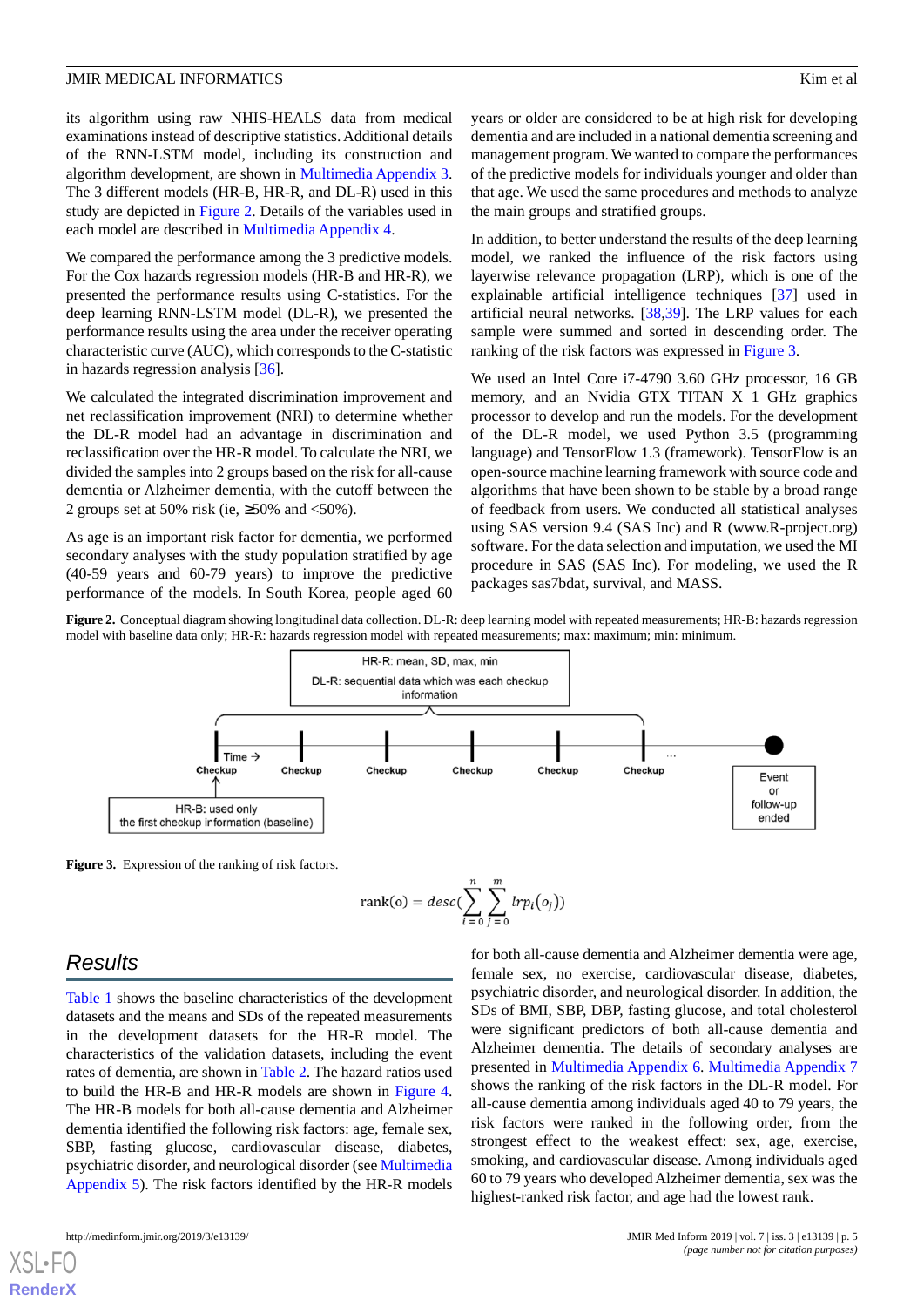<span id="page-5-0"></span>Table 1. Characteristics of the development datasets from the National Health Insurance Service-Health Screening Cohort (40-79 years of age).

| Variable                                              | All-cause dementia $(n=43,648)$ |                      | Alzheimer dementia ( $n=20,026$ ) |                      |
|-------------------------------------------------------|---------------------------------|----------------------|-----------------------------------|----------------------|
|                                                       | <b>Baseline</b>                 | Repeated measurement | <b>Baseline</b>                   | Repeated measurement |
| Duration of follow-up (years), mean (SD)              | 9.11(2.27)                      | $\_\,a$              | 9.20(2.21)                        |                      |
| Number of periodic health examinations (n), mean (SD) | 4.72(2.34)                      |                      | 4.76(2.33)                        |                      |
| Age (years), mean (SD)                                | 57.97 (10.61)                   | -                    | 58.34 (10.70)                     |                      |
| Sex (female), $n$ $(\%)$                              | 22,374 (51.26)                  |                      | 10,465 (52.26)                    |                      |
| Body mass index $(kg/m2)$ , mean (SD)                 | 23.98 (3.06)                    | 23.90 (2.89)         | 23.95 (3.09)                      | 23.86 (2.92)         |
| Systolic blood pressure (mm Hg), mean (SD)            | 129.45 (18.85)                  | 128.64 (13.34)       | 129.17 (18.74)                    | 128.45 (13.20)       |
| Diastolic blood pressure (mm Hg), mean (SD)           | 80.16 (11.81)                   | 79.04 (7.85)         | 79.85 (11.76)                     | 78.83 (7.75)         |
| Fasting plasma glucose (mg/dL), mean (SD)             | 100.56 (38.08)                  | 102.17 (26.46)       | 100.54 (38.82)                    | 102.03 (25.96)       |
| Total cholesterol (mg/dL), mean (SD)                  | 201.79 (39.14)                  | 199.82 (30.70)       | 201.64 (38.67)                    | 199.64 (30.75)       |
| Smoking, n (%)                                        | 9192 (21.06)                    | 8302 (19.02)         | 4088 (20.41)                      | 3667 (18.31)         |
| No exercise, n (%)                                    | 16,492 (37.78)                  | 24,530 (56.20)       | 7522 (37.56)                      | 11,233 (56.09)       |
| Cardiovascular disease, n (%)                         | 5061 (11.60)                    | 23,463 (53.76)       | 2273 (11.35)                      | 10,516(52.51)        |
| Diabetes, $n$ $(\%)$                                  | 2708 (6.20)                     | 7092 (16.25)         | 1271(6.35)                        | 3317 (16.56)         |
| Hypertension, $n$ $(\%)$                              | 5447 (12.48)                    | 17,517 (40.13)       | 2442 (12.19)                      | 7919 (39.54)         |
| Psychiatric disorder, n (%)                           | 2308 (5.29)                     | 17,088 (39.15)       | 1064(5.31)                        | 7941 (39.65)         |
| Neurological disorder, n (%)                          | 5920 (13.56)                    | 28,105 (64.39)       | 2720 (13.58)                      | 12,854 (64.19)       |

<span id="page-5-1"></span><sup>a</sup>Not applicable.

|  | Table 2. Characteristics of the validation datasets from the National Health Insurance Service-Health Screening Cohort (40-79 years of age). |  |  |  |  |  |  |
|--|----------------------------------------------------------------------------------------------------------------------------------------------|--|--|--|--|--|--|
|--|----------------------------------------------------------------------------------------------------------------------------------------------|--|--|--|--|--|--|

| Variable                                          | All-cause dementia $(n=95,969)$ |                      | Alzheimer dementia $(n=93,009)$ |                      |
|---------------------------------------------------|---------------------------------|----------------------|---------------------------------|----------------------|
|                                                   | <b>Baseline</b>                 | Repeated measurement | <b>Baseline</b>                 | Repeated measurement |
| Duration of follow-up (years), mean (SD)          | 10.39(1.44)                     | <sub>a</sub>         | 10.48(1.31)                     |                      |
| Number of periodic health examinations, mean (SD) | 5.66(2.56)                      |                      | 5.71(2.56)                      |                      |
| Age (years), mean (SD)                            | 52.53 (9.35)                    |                      | 52.22 (9.17)                    |                      |
| Sex (female), $n$ $%$ )                           | 43,786 (45.63)                  |                      | 42,178 (45.35)                  |                      |
| Body mass index $(kg/m2)$ , mean (SD)             | 24.04 (2.96)                    | 24.02 (2.80)         | 24.04 (2.96)                    | 24.02 (2.80)         |
| Systolic blood pressure (mm Hg), mean (SD)        | 126.80 (18.06)                  | 126.34 (12.45)       | 126.68 (18.00)                  | 126.19 (12.38)       |
| Diastolic blood pressure (mm Hg), mean (SD)       | 79.51 (11.67)                   | 78.49 (7.60)         | 79.50 (11.66)                   | 78.44 (7.58)         |
| Fasting plasma glucose (mg/dL), mean (SD)         | 97.76 (33.23)                   | 100.02(22.11)        | 97.65 (33.06)                   | 99.96 (22.07)        |
| Total cholesterol (mg/dL), mean (SD)              | 200.43 (38.45)                  | 199.26 (29.48)       | 200.35 (38.34)                  | 199.25 (29.32)       |
| Smoking, $n$ $(\%)$                               | 23,104 (24.07)                  | 20,438 (21.30)       | 22,593 (24.29)                  | 19,966 (21.47)       |
| No exercise, $n$ $(\%)$                           | 41,179 (42.91)                  | 62,805 (65.44)       | 40,125 (43.14)                  | 61,415 (66.03)       |
| Cardiovascular disease, n (%)                     | 6,629(6.91)                     | 39,848 (41.52)       | 6,188(6.65)                     | 38,004 (40.86)       |
| Diabetes, $n$ $(\%)$                              | 3744 (3.90)                     | 13,116 (13.67)       | 3472 (3.73)                     | 12,537 (13.48)       |
| Hypertension, $n$ $(\%)$                          | 7609 (7.93)                     | 34,033 (35.46)       | 7120 (7.66)                     | 32,720 (35.18)       |
| Psychiatric disorder, n (%)                       | 3209 (3.34)                     | 28,723 (29.93)       | 2992 (3.22)                     | 27,321 (29.37)       |
| Neurological disorder, n (%)                      | 8755 (9.12)                     | 52,773 (54.99)       | 8283 (8.91)                     | 50,572 (54.37)       |
| Event rate, $n$ $(\%)$                            | 5456 (5.69)                     | 5456 (5.69)          | 2503 (2.69)                     | 2503 (2.69)          |

<sup>a</sup>Not applicable.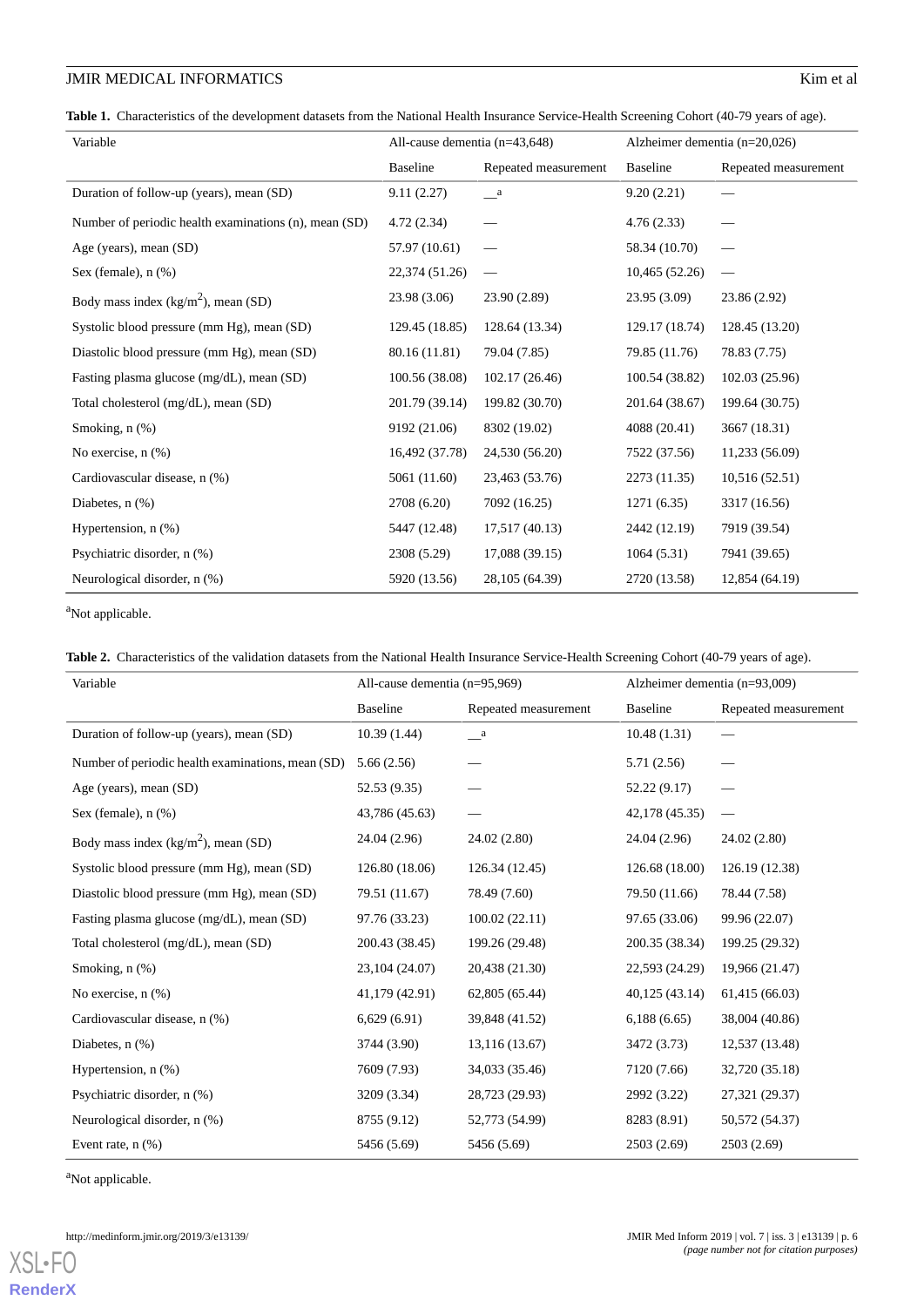<span id="page-6-0"></span>**Figure 4.** Summary of hazard ratios and 95% confidence intervals in the hazards regression models (40-79 years of age). BMI: body mass index; DBP: diastolic blood pressure; FG: fasting plasma glucose; SBP: systolic blood pressure; TC: total cholesterol.



The performance of the models is shown in [Table 3.](#page-6-1) The discrimination indices (with 95% CIs) for the HR-B, HR-R, and DL-R models to predict all-cause dementia among individuals aged 40 to 79 years in the validation datasets were 0.84 (0.83-0.85), 0.87 (0.86-0.88), and 0.90 (0.90-0.90), respectively, indicating that the DL-R model performed the best, and the HR-R model performed better than the HR-B model. The discrimination indices for the HR-B, HR-R, and DL-R models to predict Alzheimer dementia among individuals aged 40 to 79 years in the validation datasets were 0.87 (0.86-0.88), 0.90 (0.88-0.91), and 0.91 (0.91-0.91), respectively, again indicating that the DL-R model performed the best, and the HR-R model performed better than the HR-B model. All the models performed better for Alzheimer dementia than for all-cause dementia. The results of secondary analyses by age group were similar to those of the main analyses; the predictive performance for Alzheimer dementia was better than that for all-cause dementia (see [Multimedia Appendix 8\)](#page-10-9).

A comparison of the performance between the HR-R and DL-R models is shown in [Table 4](#page-7-0). The DL-R model demonstrated better AUCs than the HR-R model for both all-cause dementia (difference 0.034, 95% CI 0.029-0.039; *P*<.001) and Alzheimer dementia (difference 0.024, 95% CI 0.018-0.031; *P*<.001; see [Multimedia Appendix 9\)](#page-10-10). Calibration plots for the DL-R and HR-R models are shown in [Figure 5.](#page-7-1) Calibration plots for each model by age group are shown in [Multimedia Appendix 10.](#page-10-11)

<span id="page-6-1"></span>**Table 3.** Comparison of the models' performance to predict all-cause dementia and Alzheimer dementia in individuals aged 40 to 79 years.

| Performance variable                | All-cause dementia <sup>a,b</sup> |                         |                         | Alzheimer dementia <sup>a,b</sup> |                          |                         |
|-------------------------------------|-----------------------------------|-------------------------|-------------------------|-----------------------------------|--------------------------|-------------------------|
|                                     | $HR-Bc$                           | $HR-R^d$                | $DL-Re$                 | $HR-B$                            | $HR-R$                   | $DL-R$                  |
| Discrimination (perfor-<br>mance)   | $0.84(0.83-0.85)$                 | $0.87(0.86-0.88)$       | $0.90(0.90-0.90)$       | $0.87(0.86-0.88)$                 | $0.90(0.88-0.91)$        | $0.91(0.91-0.91)$       |
| Sensitivity (%)                     | 80.41 (79.35-<br>81.46)           | 80.17 (79.11-<br>81.23) | 83.50 (82.52-<br>84.49) | 82.90 (81.43-<br>84.38)           | 80.54 (78.99-<br>82.09)  | 87.62 (86.32-<br>88.91) |
| Specificity (%)                     | 73.23 (72.94-<br>73.52)           | 77.88 (77.61-<br>78.15) | 79.88 (79.61-<br>80.14) | 75.86 (75.58-<br>76.13)           | 81.25 (80.99-81.5)       | 78.66 (78.40-<br>78.93) |
| Accuracy $(\% )$                    | 73.64 (73.36-<br>73.92)           | 78.01 (77.75-<br>78.27) | 80.08 (79.83-<br>80.33) | 76.04 (75.77-<br>76.32)           | 81.23 (80.98-<br>81.48)  | 78.91 (78.64-<br>79.17) |
| Positive predictive<br>value $(\%)$ | 15.33 (14.91-<br>15.75)           | 17.93 (17.45-<br>18.41) | 20.01 (19.49-<br>20.53) | $8.67(8.32-9.03)$                 | $10.62(10.18-$<br>11.06) | $10.20(9.79-10.60)$     |
| Negative predictive<br>value $(\%)$ | 98.41 (98.32-<br>98.51)           | 98.49 (98.40-<br>98.58) | 98.77 (98.69-<br>98.85) | 99.38 (99.32-<br>99.44)           | 99.34 (99.28-<br>99.40)  | 99.57 (99.52-<br>99.61) |

<sup>a</sup>Values in parentheses indicate 95% CIs.

<sup>b</sup>Discrimination performance of the HR-B model and the HR-R model is based on C-statistics and that of the DL-R model is based on the area under the receiver operating characteristic curve.

 ${}^{\text{c}}$ HR-B: hazard regression model with baseline data.

<sup>d</sup>HR-R: hazard regression model with repeated measurements.

<sup>e</sup>DL-R: deep learning model with repeated measurements.

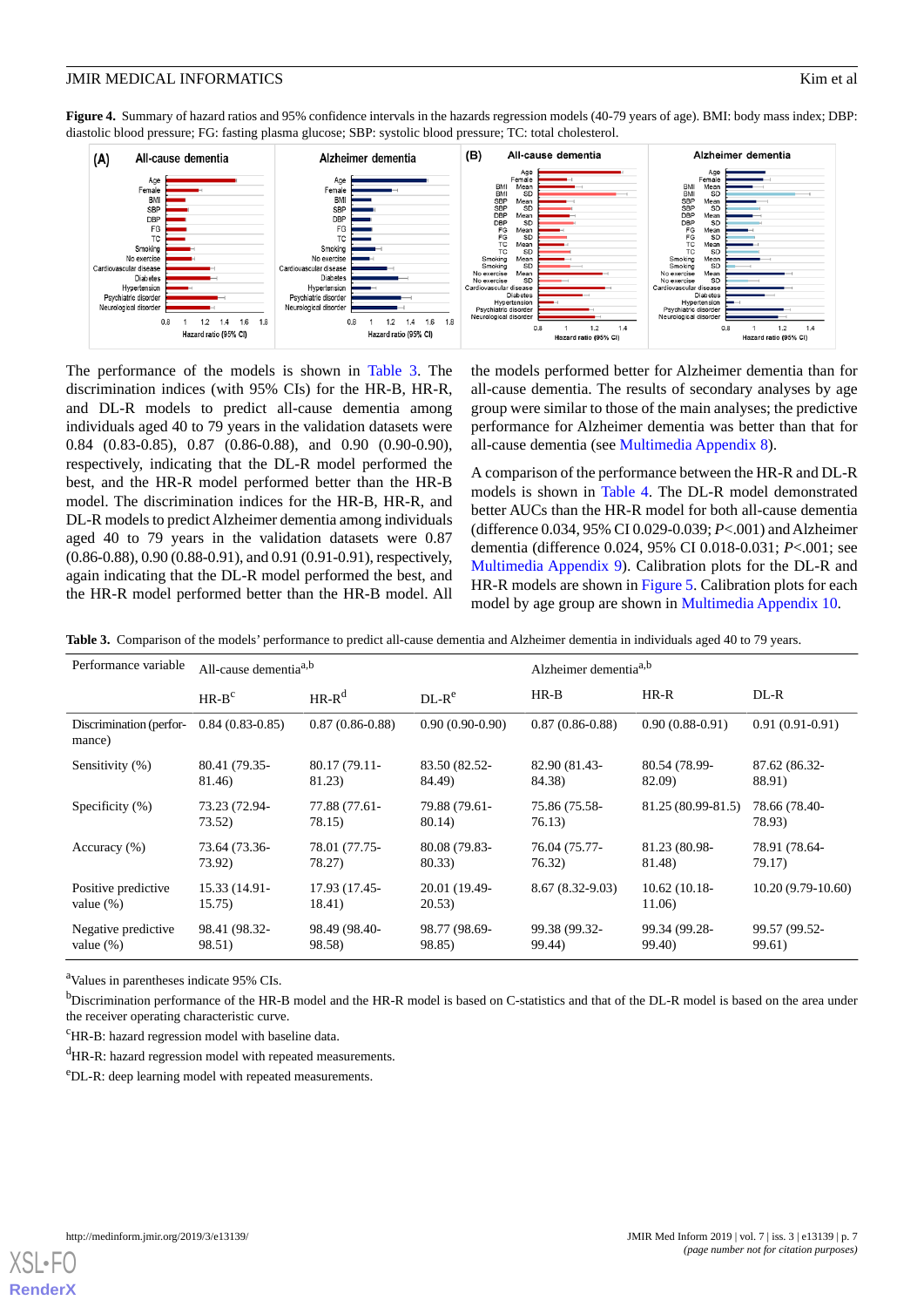<span id="page-7-0"></span>**Table 4.** Comparison of the hazard regression model with repeated measurements and the deep learning model with repeated measurements using validation datasets from the National Health Insurance Service-Health Screening Cohort (40-79 years of age).

| Performance index                    | All-cause dementia                    | Alzheimer dementia          |
|--------------------------------------|---------------------------------------|-----------------------------|
|                                      | $DL-R^{a,b}$ versus HR-R <sup>c</sup> | $DL-R^a$ versus HR-R        |
| <b>Discrimination</b>                |                                       |                             |
| Difference between AUCs <sup>d</sup> | $0.034$ $(0.029 - 0.039)^e$           | $0.024$ $(0.018 - 0.031)^e$ |
| Absolute IDI <sup>f</sup>            | 0.334                                 | 0.423                       |
| Relative IDI                         | 3.200                                 | 5.351                       |
| <b>Reclassification</b>              |                                       |                             |
| Patients move to higher, n (%)       | 4163 (76.30)                          | 2163 (86.42)                |
| Patients move to lower, $n$ (%)      | 0(0.00)                               | 0(0.00)                     |
| Controls move to higher, $n$ $%$ )   | 17,664 (19.52)                        | 19,231 (21.25)              |
| Controls move to lower, $n$ $(\%)$   | 0(0.00)                               | 0(0.00)                     |
| $NRI^{g}$ (%)                        | 56.79 <sup>h</sup>                    | $65.17^h$                   |

<sup>a</sup>NRIs were calculated to determine the improvement in the performance of each model to identify individuals whose risk of dementia was more than 50%.

<sup>b</sup>DL-R: deep learning model with repeated measurements.

<sup>c</sup>HR-R: hazard regression model with repeated measurements.

<sup>d</sup>AUC: area under the receiver operating characteristic curve.

<sup>e</sup>Difference between AUCs was significant with *P*<.001.

<span id="page-7-1"></span>fIDI: integrated discrimination improvement.

<sup>g</sup>NRI: net reclassification improvement.

<sup>h</sup>NRI was significant with *P*<.001.

 $HR-B$  $HR-R$  $DL-R$ All-cause dementia ł, ¥ ķ,  $\frac{4}{5}$ ź  $\overline{3}$ i. á  $\frac{2}{3}$  $\sim$  $\alpha$  $y=0+0.944$ yr -0.0001 å  $0.3$  $0.4$ óś  $\overline{0}$  $0.3$  $0.4$  $0.5$  $0.3$  $0.4$ ós Alzheimer dementia ġ X ğ ă þ ă  $\frac{3}{2}$  $\overline{a}$ ă  $\overline{0}$  $\ddot{a}$  $\frac{1}{2}$ ż š  $\ddot{\alpha}$  $\ddot{\circ}$ 

**Figure 5.** Calibration plots for each model (40-79 years of age). DL-R: deep learning model with repeated measurements; HR-B: hazards regression model with baseline data only; HR-R: hazards regression model with repeated measurements.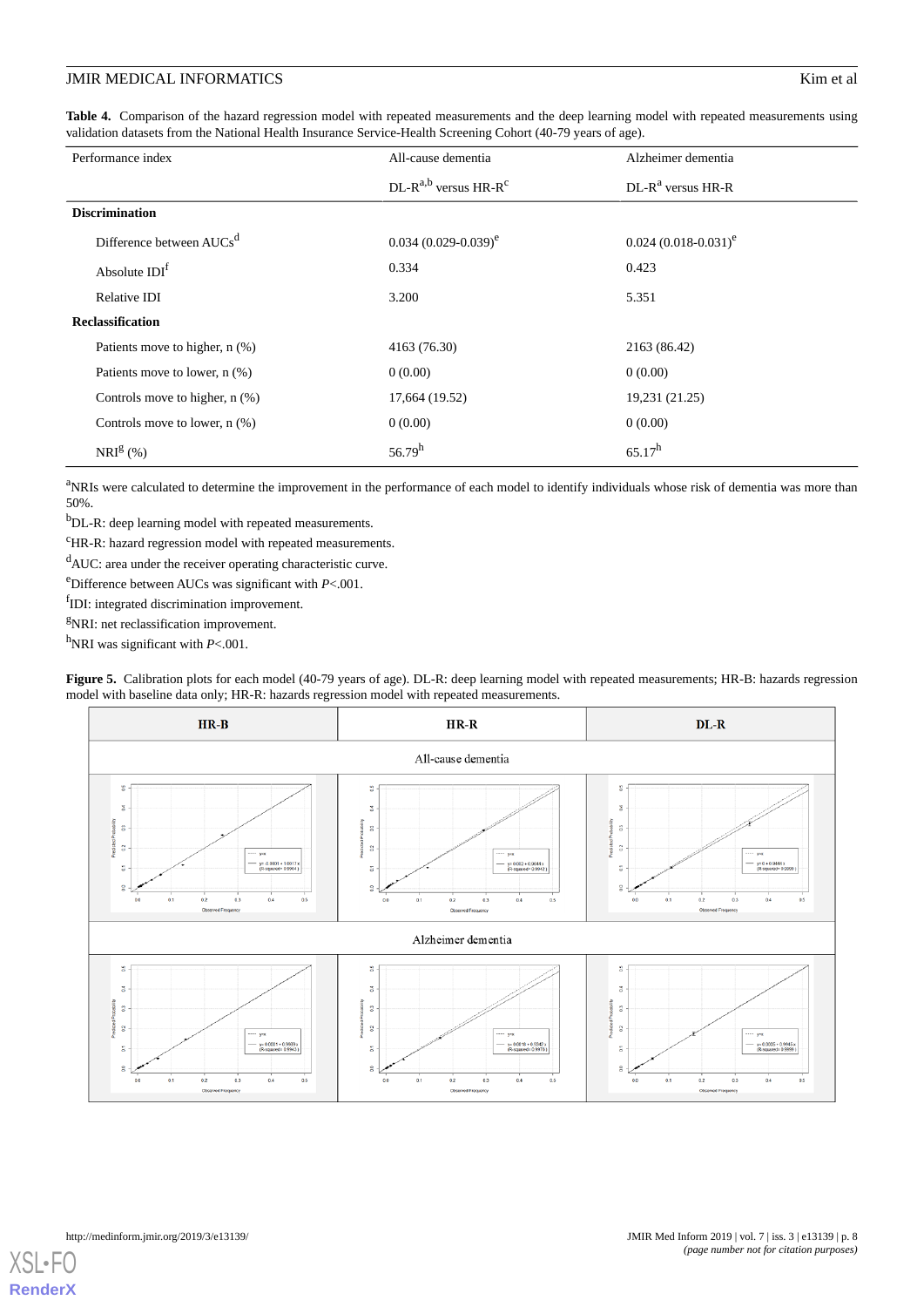# *Discussion*

#### **Principal Findings**

We investigated the accuracy of conventional hazards regression models and a deep learning RNN-LSTM model to predict all-cause dementia and Alzheimer dementia using a nationwide periodic health examination dataset. The deep learning algorithm showed better performance than the conventional hazards regression models. Previous studies have proposed methods to predict dementia using deep learning method together with multimodal imaging data, which can only be obtained through high-cost assessments such as neuroimaging (ie, magnetic resonance imaging [MRI] and positron emission tomography). To our knowledge, this is the first study of deep learning for the prediction of dementia using nationwide time-series health examination data.

We expected that the results of the RNN-LSTM model would reflect a complex relationship among the various risk factors. The RNN-LSTM models used a deep learning algorithm to achieve higher predictive accuracy than Cox regression models that used the same time-series data. The clinical implications of deep learning can be seen in a wide range of applications. In fact, some deep learning algorithms can distinguish normal dementia from Alzheimer dementia for diagnostic purposes or can predict the occurrence of Alzheimer dementia years in the future [[18-](#page-11-4)[20](#page-11-5)]. This study did not consider biomarkers of dementia, including neuroimaging results, and particularly biomarkers of Alzheimer dementia. It is costly to evaluate biomarkers of dementia and therefore not economical for everyone to undergo such expensive tests to predict dementia that has not yet occurred. By contrast, our deep learning model only requires data from routine health examinations, which can be obtained at a fraction of the cost of biomarker data. Our deep learning model can therefore be used for widespread screening to identify high-risk individuals who need further, more expensive tests such as genotyping, amyloid scanning, structural MRI, or neurocognitive testing. Used in such a way, our deep learning model based on risk factors from regular health examinations might improve the prediction of dementia among the undiagnosed population. Individuals who are identified as high risk by our predictive model can also receive medical counseling about preventive medicine to help prevent disease. Further studies are required to estimate the costs, benefits, and effectiveness of the use of our model to identify individuals at risk for dementia.

Our deep learning model showed good performance in screening out low-risk individuals. Although we did not provide statistical evidence that our model performed better for a younger population (aged 40-59 years) than for an older population (aged 60-79 years), the ability to accurately predict dementia in a younger population would be advantageous because it would help provide targeted prevention services to individuals at a younger age. In that sense, aggressive health management measures starting in midlife are crucial for preventing dementia.

A drawback of the deep learning model is that it cannot provide concrete recommendations to control specific risk factors. Although we ranked the risk factors in the DL-R model

 $XS$ -FO **[RenderX](http://www.renderx.com/)**

separately, the model does not explain how much particular risk factors affect the hazard ratio because of the nature of the hidden layer, which is considered a *black box* in neural network models [[40\]](#page-12-2). By contrast, the HR-R model can show the magnitude of the risk for each factor, allowing specific guidelines to be given to reduce the effects of the most important risk factors. The individual risk levels identified by the HR-R model are important because control of specific risk factors might be necessary for certain undiagnosed individuals. Deep learning algorithms can be combined with conventional statistical methods such as the HR-R model to establish a special program to identify (1) individuals in the general population who are at risk for dementia and (2) lifestyle factors that should be modified to prevent dementia based on individual risk levels. It is difficult to predict and actively prevent dementia because of the multifactorial etiology of the disease. In countries where national health examinations are conducted, the use of our deep learning model might help to predict dementia and establish appropriate health policies. In the United Kingdom, the incidence of dementia is actually lower than previously predicted [[41\]](#page-12-3), suggesting that epidemiological investigations alone cannot accurately predict or respond to dementia.

To prevent dementia at the individual level, early identification and intervention in high-risk individuals are needed. Growing evidence indicates that individuals who maintain a healthy lifestyle and remain in good health, especially in midlife, can substantially reduce their risk of developing dementia [[1-](#page-10-0)[7\]](#page-10-2). Our findings that dementia can be predicted using simple clinical and lifestyle data suggest that dementia prevention strategies should focus on midlife health.

We also found that the SDs of some risk factors (ie, BMI, blood pressure, fasting glucose, and total cholesterol) were predictive of all-cause dementia and Alzheimer dementia; that is, the intraindividual variability of some risk factors influences the occurrence of dementia, which is consistent with the results of a previous study [\[42](#page-12-4)]. For instance, an individual with fluctuating body weight has a higher risk of developing dementia than an individual with stable body weight. Further research is needed to determine the relationship between dementia and variability in body weight or blood pressure.

#### **Limitations**

Our study has some limitations. First, because we analyzed an established cohort that was not regularly tested for cognitive function, we could not include measurements of cognitive function in our predictive models. Nevertheless, according to a guideline of the South Korea National Health Insurance Review and Assessment Service, a cognitive enhancer may be prescribed to a patient with a Mini-Mental State Examination score of 26 or less out of 30 points, which corresponds to a diagnostic code for dementia. In addition, our models had higher predictive accuracy than the models used in some previous cohort studies that included measures of cognitive function [[43-](#page-12-5)[46\]](#page-12-6). Second, although we differentiated Alzheimer dementia from all-cause dementia on the basis of diagnostic codes, potential inaccuracies in diagnostic coding can occur in any study that uses medical claims data. Considering that our study was for predictive purposes, our results could identify significant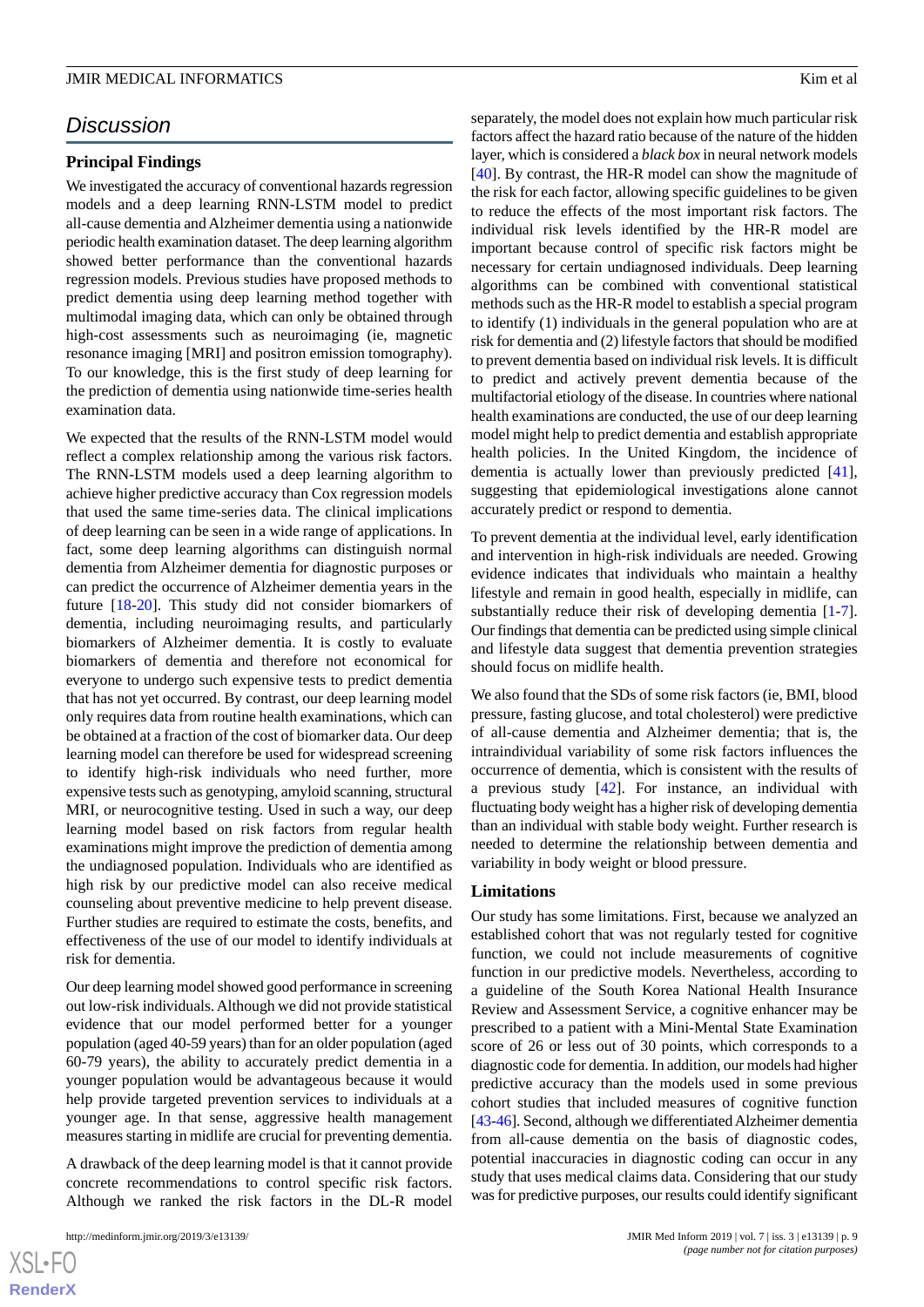cases that may require further specific and costly clinical evaluation such as genotyping, structural MRI, amyloid scanning, or neuropsychological testing. Although our model might currently be used to make policy decisions for dementia prevention, it might also be used for bedside applications in the future. It is not clear whether one-time health examination data are better than repeated measurements data for the prediction of dementia; therefore, future studies should compare the performance of dementia prediction models using each of those types of data. A third limitation of our study is that we could not measure the real onset of dementia. As the development of dementia (especially Alzheimer dementia) is insidious, the time of the first diagnosis by a clinician is usually delayed. A diagnosis of dementia in our study means that cognitive function was impaired enough to be diagnosed in a clinic. Thus, our result and definition of the time to event should be interpreted carefully. Finally, because the duration of follow-up was only 10 years, the deep learning algorithm might not have been

sufficiently trained to accurately predict dementia in middle-aged individuals in the real world. When it becomes possible to do so, we will repeat our study using a follow-up of 20 to 30 years. Despite its limitations, our study had the advantage of using a large and relatively unbiased database, which is valuable in a public health context.

# **Conclusions**

A deep learning algorithm trained on nationwide periodic health examination data to predict dementia might be superior to specific biomarkers in terms of costs and benefits. Deep learning methods combined with conventional Cox hazards regression may provide useful information for the prediction and management of dementia. There is currently no curative treatment for all-cause dementia or Alzheimer dementia, but their early prediction in the general population can improve public health by facilitating prevention and early treatment. The data-driven, inductive approach of our models will contribute to efforts to tackle the global burden of dementia.

# **Acknowledgments**

This work was supported by the Institute for Information & Communications Technology Promotion (IITP) grant funded by the Korea government (MSIT; 2017-0-00255, autonomous digital companion framework and application). The funding source had no role in the design of the study; the collection, management, analysis, and interpretation of data; preparation and writing of the manuscript; or the decision to submit the manuscript for publication.

# **Conflicts of Interest**

<span id="page-9-0"></span>M-HC is an employee of Selvas AI, Inc. The agency (Selvas AI, Inc) had no role in the study design, data collection and analyses, or manuscript preparation. The other authors have no conflicts of interest to declare.

# <span id="page-9-1"></span>**Multimedia Appendix 1**

Characteristics of the development and the validation datasets by age group. [[PDF File \(Adobe PDF File\), 149KB-Multimedia Appendix 1\]](https://jmir.org/api/download?alt_name=medinform_v7i3e13139_app1.pdf&filename=0373d36dee0e632ef9559ebf5e07f636.pdf)

# <span id="page-9-2"></span>**Multimedia Appendix 2**

Iconography of some neural networks. [[PDF File \(Adobe PDF File\), 505KB-Multimedia Appendix 2\]](https://jmir.org/api/download?alt_name=medinform_v7i3e13139_app2.pdf&filename=18c49e60bd4fd532476f9589d182b511.pdf)

# <span id="page-9-3"></span>**Multimedia Appendix 3**

Constructing a predictive model in the recurrent neural network (RNN). [[PDF File \(Adobe PDF File\), 143KB-Multimedia Appendix 3\]](https://jmir.org/api/download?alt_name=medinform_v7i3e13139_app3.pdf&filename=e2c3c0da6f878c5299c9bcdc9cab1ab1.pdf)

# <span id="page-9-4"></span>**Multimedia Appendix 4**

Variables used in each predictive model. [[PDF File \(Adobe PDF File\), 62KB-Multimedia Appendix 4\]](https://jmir.org/api/download?alt_name=medinform_v7i3e13139_app4.pdf&filename=b25f7bd55e66390613d85f5c464b6da4.pdf)

# <span id="page-9-5"></span>**Multimedia Appendix 5**

Hazard ratios for dementia risk factors in the Cox hazards regression model with baseline data (HR-B) from the development datasets from the National Health Insurance Service-Health Screening Cohort. [[PDF File \(Adobe PDF File\), 110KB-Multimedia Appendix 5\]](https://jmir.org/api/download?alt_name=medinform_v7i3e13139_app5.pdf&filename=09f2383cd6b3569b0ba61b75f084b4cc.pdf)

# **Multimedia Appendix 6**

Hazard ratios for dementia risk factors in the Cox hazards regression model with repeated measurements (HR-R) from the development datasets from the National Health Insurance Service-Health Screening Cohort.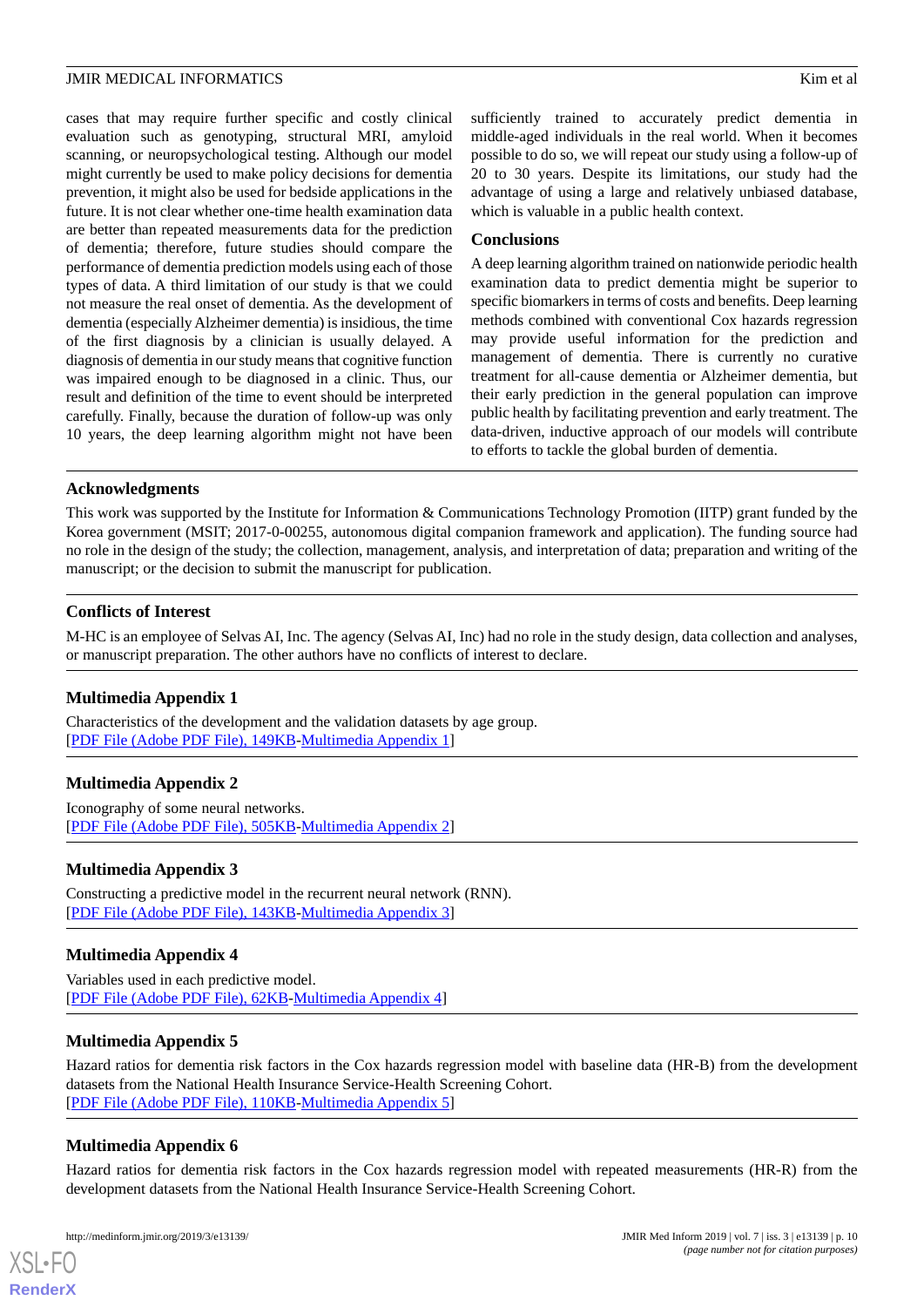## [[PDF File \(Adobe PDF File\), 123KB-Multimedia Appendix 6\]](https://jmir.org/api/download?alt_name=medinform_v7i3e13139_app6.pdf&filename=cbfd63af19395a1fd9b365736bb2baa4.pdf)

# <span id="page-10-8"></span>**Multimedia Appendix 7**

Ranking of the risk factors put into the deep learning model. [[PDF File \(Adobe PDF File\), 75KB-Multimedia Appendix 7\]](https://jmir.org/api/download?alt_name=medinform_v7i3e13139_app7.pdf&filename=eae44c2e3054f1343c79ba3d92527182.pdf)

# <span id="page-10-9"></span>**Multimedia Appendix 8**

Comparison of model discrimination using the validation datasets from the National Health Insurance Service-Health Screening Cohort (40-59 and 60-79 years of age).

<span id="page-10-10"></span>[[PDF File \(Adobe PDF File\), 84KB-Multimedia Appendix 8\]](https://jmir.org/api/download?alt_name=medinform_v7i3e13139_app8.pdf&filename=63d07222d5bf01cfe02c021d8e779d3d.pdf)

# **Multimedia Appendix 9**

Comparison of area under receiver operating characteristics curve (AUC) between the hazard regression model with repeated measurements (HR-R) and the deep learning model with repeated measurements (DL-R) using the validation datasets from the National Health Insurance Service-Health Screening Cohort (40-79 years of age). [[PDF File \(Adobe PDF File\), 65KB-Multimedia Appendix 9\]](https://jmir.org/api/download?alt_name=medinform_v7i3e13139_app9.pdf&filename=2695a84fe35d12054117044084d41aeb.pdf)

# <span id="page-10-11"></span>**Multimedia Appendix 10**

<span id="page-10-0"></span>Calibration plots for each model by age group. [[PDF File \(Adobe PDF File\), 423KB-Multimedia Appendix 10\]](https://jmir.org/api/download?alt_name=medinform_v7i3e13139_app10.pdf&filename=f5cb598cd5b3a2b9ea79e8a34ab2e72a.pdf)

## **References**

- <span id="page-10-1"></span>1. Prince M, Albanese E, Guerchet M, Prina M. Alzheimer's Disease International. 2014. World Alzheimer Report 2014: Dementia and Risk Reduction: An Analysis of Protective and Modifiable Factors URL:[https://www.alz.co.uk/research/](https://www.alz.co.uk/research/WorldAlzheimerReport2014.pdf) [WorldAlzheimerReport2014.pdf](https://www.alz.co.uk/research/WorldAlzheimerReport2014.pdf) [accessed 2018-12-05]
- 2. Lee Y, Back JH, Kim J, Kim S, Na DL, Cheong H, et al. Systematic review of health behavioral risks and cognitive health in older adults. Int Psychogeriatr 2010 Mar;22(2):174-187. [doi: [10.1017/S1041610209991189\]](http://dx.doi.org/10.1017/S1041610209991189) [Medline: [19883522](http://www.ncbi.nlm.nih.gov/entrez/query.fcgi?cmd=Retrieve&db=PubMed&list_uids=19883522&dopt=Abstract)]
- 3. Cheng G, Huang C, Deng H, Wang H. Diabetes as a risk factor for dementia and mild cognitive impairment: a meta-analysis of longitudinal studies. Intern Med J 2012 May;42(5):484-491. [doi: [10.1111/j.1445-5994.2012.02758.x\]](http://dx.doi.org/10.1111/j.1445-5994.2012.02758.x) [Medline: [22372522](http://www.ncbi.nlm.nih.gov/entrez/query.fcgi?cmd=Retrieve&db=PubMed&list_uids=22372522&dopt=Abstract)]
- 4. Diniz BS, Butters MA, Albert SM, Dew MA, Reynolds 3rd CF. Late-life depression and risk of vascular dementia and Alzheimer's disease: systematic review and meta-analysis of community-based cohort studies. Br J Psychiatry 2013 May;202(5):329-335 [\[FREE Full text\]](http://europepmc.org/abstract/MED/23637108) [doi: [10.1192/bjp.bp.112.118307](http://dx.doi.org/10.1192/bjp.bp.112.118307)] [Medline: [23637108](http://www.ncbi.nlm.nih.gov/entrez/query.fcgi?cmd=Retrieve&db=PubMed&list_uids=23637108&dopt=Abstract)]
- <span id="page-10-2"></span>5. Beydoun MA, Beydoun HA, Gamaldo AA, Teel A, Zonderman AB, Wang Y. Epidemiologic studies of modifiable factors associated with cognition and dementia: systematic review and meta-analysis. BMC Public Health 2014 Jun 24;14:643 [[FREE Full text](https://bmcpublichealth.biomedcentral.com/articles/10.1186/1471-2458-14-643)] [doi: [10.1186/1471-2458-14-643\]](http://dx.doi.org/10.1186/1471-2458-14-643) [Medline: [24962204\]](http://www.ncbi.nlm.nih.gov/entrez/query.fcgi?cmd=Retrieve&db=PubMed&list_uids=24962204&dopt=Abstract)
- <span id="page-10-3"></span>6. Cooper C, Sommerlad A, Lyketsos CG, Livingston G. Modifiable predictors of dementia in mild cognitive impairment: a systematic review and meta-analysis. Am J Psychiatry 2015 Apr;172(4):323-334. [doi: [10.1176/appi.ajp.2014.14070878](http://dx.doi.org/10.1176/appi.ajp.2014.14070878)] [Medline: [25698435](http://www.ncbi.nlm.nih.gov/entrez/query.fcgi?cmd=Retrieve&db=PubMed&list_uids=25698435&dopt=Abstract)]
- <span id="page-10-4"></span>7. Xu W, Tan L, Wang HF, Jiang T, Tan MS, Tan L, et al. Meta-analysis of modifiable risk factors for Alzheimer's disease. J Neurol Neurosurg Psychiatry 2015 Dec;86(12):1299-1306. [doi: [10.1136/jnnp-2015-310548\]](http://dx.doi.org/10.1136/jnnp-2015-310548) [Medline: [26294005](http://www.ncbi.nlm.nih.gov/entrez/query.fcgi?cmd=Retrieve&db=PubMed&list_uids=26294005&dopt=Abstract)]
- <span id="page-10-5"></span>8. He W, Goodkind D, Kowal PR. United States Census Bureau. 2016. An Aging World: 2015. International Population Reports URL:<https://www.census.gov/content/dam/Census/library/publications/2016/demo/p95-16-1.pdf> [accessed 2018-12-05]
- <span id="page-10-6"></span>9. Kwon S, Lee TJ, Kim CY. Republic of Korea Health System Review. Manila, Philippines: WHO Regional Office for the Western Pacific; 2015.
- <span id="page-10-7"></span>10. Cruz JA, Wishart DS. Applications of machine learning in cancer prediction and prognosis. Cancer Inform 2007 Feb 11;2:59-77 [\[FREE Full text\]](http://europepmc.org/abstract/MED/19458758) [doi: [10.1177/117693510600200030](http://dx.doi.org/10.1177/117693510600200030)] [Medline: [19458758\]](http://www.ncbi.nlm.nih.gov/entrez/query.fcgi?cmd=Retrieve&db=PubMed&list_uids=19458758&dopt=Abstract)
- 11. Deo RC. Machine learning in medicine. Circulation 2015 Nov 17;132(20):1920-1930 [[FREE Full text](http://europepmc.org/abstract/MED/26572668)] [doi: [10.1161/CIRCULATIONAHA.115.001593\]](http://dx.doi.org/10.1161/CIRCULATIONAHA.115.001593) [Medline: [26572668\]](http://www.ncbi.nlm.nih.gov/entrez/query.fcgi?cmd=Retrieve&db=PubMed&list_uids=26572668&dopt=Abstract)
- 12. Henglin M, Stein G, Hushcha PV, Snoek J, Wiltschko AB, Cheng S. Machine learning approaches in cardiovascular imaging. Circ Cardiovasc Imaging 2017 Oct;10(10):e005614 [\[FREE Full text\]](http://europepmc.org/abstract/MED/28956772) [doi: [10.1161/CIRCIMAGING.117.005614\]](http://dx.doi.org/10.1161/CIRCIMAGING.117.005614) [Medline: [28956772](http://www.ncbi.nlm.nih.gov/entrez/query.fcgi?cmd=Retrieve&db=PubMed&list_uids=28956772&dopt=Abstract)]
- 13. LeCun Y, Bengio Y, Hinton G. Deep learning. Nature 2015 May 28;521(7553):436-444. [doi: [10.1038/nature14539\]](http://dx.doi.org/10.1038/nature14539) [Medline: [26017442](http://www.ncbi.nlm.nih.gov/entrez/query.fcgi?cmd=Retrieve&db=PubMed&list_uids=26017442&dopt=Abstract)]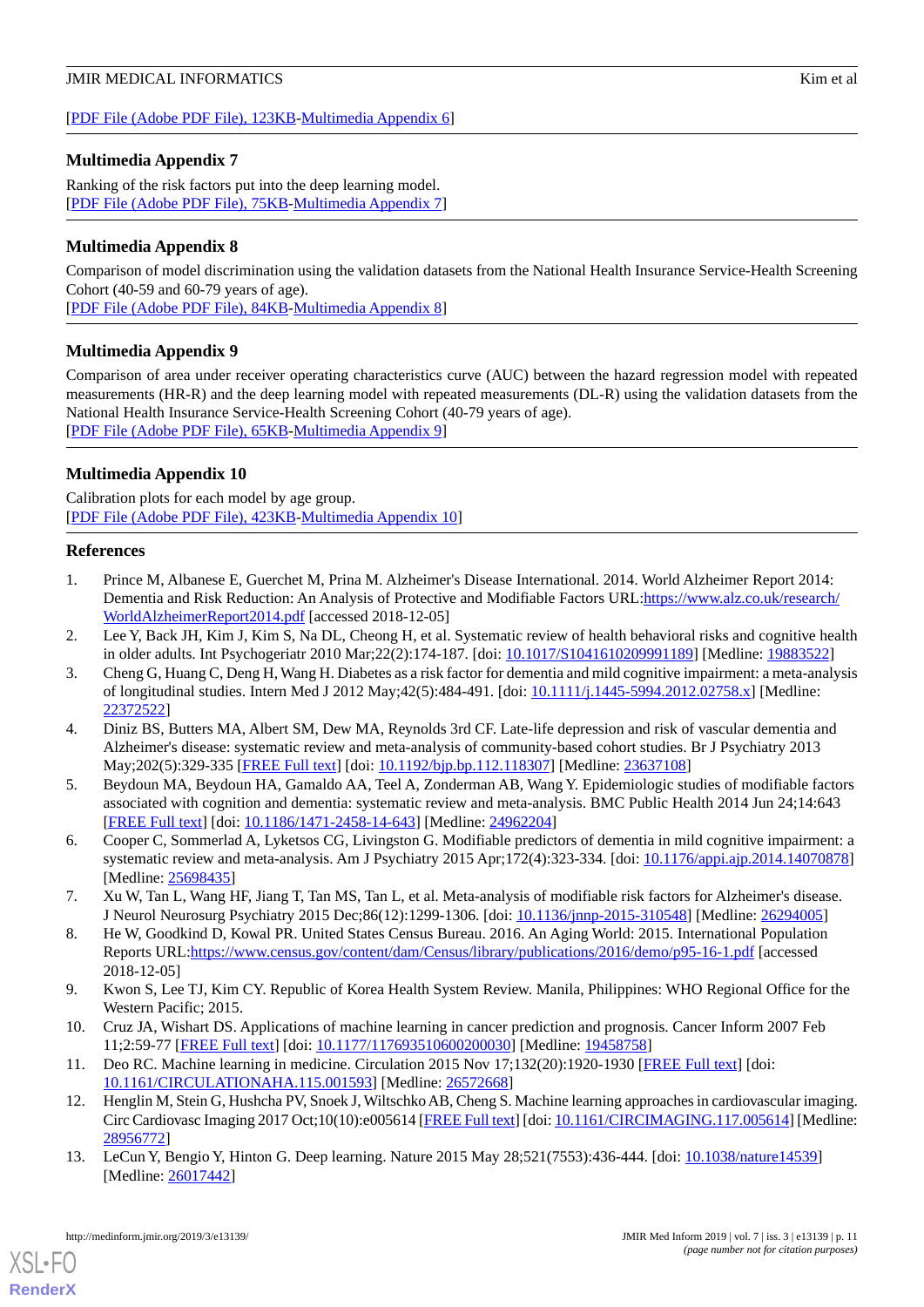- <span id="page-11-0"></span>14. Min S, Lee B, Yoon S. Deep learning in bioinformatics. Brief Bioinform 2017 Sep 1;18(5):851-869. [doi: [10.1093/bib/bbw068\]](http://dx.doi.org/10.1093/bib/bbw068) [Medline: [27473064](http://www.ncbi.nlm.nih.gov/entrez/query.fcgi?cmd=Retrieve&db=PubMed&list_uids=27473064&dopt=Abstract)]
- <span id="page-11-1"></span>15. Elman JL. Finding structure in time. Cogn Sci 1990;14(2):179-211 https://crl.ucsd.edu/~elman/Papers/fsit.pdf [[FREE Full](https://onlinelibrary.wiley.com/doi/abs/10.1207/s15516709cog1402_1) [text](https://onlinelibrary.wiley.com/doi/abs/10.1207/s15516709cog1402_1)] [doi: [10.1207/s15516709cog1402\\_1](http://dx.doi.org/10.1207/s15516709cog1402_1)]
- <span id="page-11-3"></span><span id="page-11-2"></span>16. Schmidhuber J. Deep learning in neural networks: an overview. Neural Netw 2015 Jan;61:85-117. [doi: [10.1016/j.neunet.2014.09.003](http://dx.doi.org/10.1016/j.neunet.2014.09.003)] [Medline: [25462637](http://www.ncbi.nlm.nih.gov/entrez/query.fcgi?cmd=Retrieve&db=PubMed&list_uids=25462637&dopt=Abstract)]
- <span id="page-11-4"></span>17. Hochreiter S, Schmidhuber J. Long short-term memory. Neural Comput 1997 Nov 15;9(8):1735-1780. [doi: [10.1162/neco.1997.9.8.1735\]](http://dx.doi.org/10.1162/neco.1997.9.8.1735) [Medline: [9377276\]](http://www.ncbi.nlm.nih.gov/entrez/query.fcgi?cmd=Retrieve&db=PubMed&list_uids=9377276&dopt=Abstract)
- 18. Suk HI, Lee SW, Shen D, Alzheimer's Disease Neuroimaging Initiative. Hierarchical feature representation and multimodal fusion with deep learning for AD/MCI diagnosis. Neuroimage 2014 Nov 1;101:569-582 [[FREE Full text](http://europepmc.org/abstract/MED/25042445)] [doi: [10.1016/j.neuroimage.2014.06.077\]](http://dx.doi.org/10.1016/j.neuroimage.2014.06.077) [Medline: [25042445\]](http://www.ncbi.nlm.nih.gov/entrez/query.fcgi?cmd=Retrieve&db=PubMed&list_uids=25042445&dopt=Abstract)
- <span id="page-11-5"></span>19. Li R, Zhang W, Suk HI, Wang L, Li J, Shen D, et al. Deep learning based imaging data completion for improved brain disease diagnosis. Med Image Comput Comput Assist Interv 2014;17(Pt 3):305-312 [\[FREE Full text\]](http://europepmc.org/abstract/MED/25320813) [doi: [10.1007/978-3-319-10443-0\\_39](http://dx.doi.org/10.1007/978-3-319-10443-0_39)] [Medline: [25320813\]](http://www.ncbi.nlm.nih.gov/entrez/query.fcgi?cmd=Retrieve&db=PubMed&list_uids=25320813&dopt=Abstract)
- <span id="page-11-6"></span>20. Ithapu VK, Singh V, Okonkwo OC, Chappell RJ, Dowling NM, Johnson SC, Alzheimer's Disease Neuroimaging Initiative. Imaging-based enrichment criteria using deep learning algorithms for efficient clinical trials in mild cognitive impairment. Alzheimers Dement 2015 Dec;11(12):1489-1499 [\[FREE Full text](http://europepmc.org/abstract/MED/26093156)] [doi: [10.1016/j.jalz.2015.01.010](http://dx.doi.org/10.1016/j.jalz.2015.01.010)] [Medline: [26093156](http://www.ncbi.nlm.nih.gov/entrez/query.fcgi?cmd=Retrieve&db=PubMed&list_uids=26093156&dopt=Abstract)]
- <span id="page-11-7"></span>21. Seong SC, Kim YY, Khang YH, Park JH, Kang HJ, Lee H, et al. Data resource profile: the National Health Information Database of the National Health Insurance Service in south Korea. Int J Epidemiol 2017 Jun 1;46(3):799-800 [\[FREE Full](http://europepmc.org/abstract/MED/27794523) [text](http://europepmc.org/abstract/MED/27794523)] [doi: [10.1093/ije/dyw253\]](http://dx.doi.org/10.1093/ije/dyw253) [Medline: [27794523\]](http://www.ncbi.nlm.nih.gov/entrez/query.fcgi?cmd=Retrieve&db=PubMed&list_uids=27794523&dopt=Abstract)
- <span id="page-11-8"></span>22. Lee J, Lee JS, Park SH, Shin SA, Kim K. Cohort profile: the National Health Insurance Service-National Sample Cohort (NHIS-NSC), south Korea. Int J Epidemiol 2017 Apr 1;46(2):e15. [doi: [10.1093/ije/dyv319\]](http://dx.doi.org/10.1093/ije/dyv319) [Medline: [26822938\]](http://www.ncbi.nlm.nih.gov/entrez/query.fcgi?cmd=Retrieve&db=PubMed&list_uids=26822938&dopt=Abstract)
- <span id="page-11-9"></span>23. Seong SC, Kim YY, Park SK, Khang YH, Kim HC, Park JH, et al. Cohort profile: the National Health Insurance Service-National Health Screening Cohort (NHIS-HEALS) in Korea. BMJ Open 2017 Sep 24;7(9):e016640 [[FREE Full](http://bmjopen.bmj.com/cgi/pmidlookup?view=long&pmid=28947447) [text](http://bmjopen.bmj.com/cgi/pmidlookup?view=long&pmid=28947447)] [doi: [10.1136/bmjopen-2017-016640\]](http://dx.doi.org/10.1136/bmjopen-2017-016640) [Medline: [28947447](http://www.ncbi.nlm.nih.gov/entrez/query.fcgi?cmd=Retrieve&db=PubMed&list_uids=28947447&dopt=Abstract)]
- <span id="page-11-10"></span>24. López V, Fernández A, García S, Palade V, Herrera F. An insight into classification with imbalanced data: empirical results and current trends on using data intrinsic characteristics. Inf Sci 2013 Nov;250:113-141. [doi: [10.1016/j.ins.2013.07.007](http://dx.doi.org/10.1016/j.ins.2013.07.007)]
- <span id="page-11-12"></span><span id="page-11-11"></span>25. Barandela R, Valdovinos RM, Sánchez JS, Ferri FJ. The imbalanced training sample problem: under or over sampling? In: Fred A, Caelli TM, Duin RP, Campilho AC, de Ridder D, editors. Structural, Syntactic, and Statistical Pattern Recognition. Berlin, Germany: Springer; 2004:806-814.
- <span id="page-11-13"></span>26. van Buuren S. Multiple imputation of discrete and continuous data by fully conditional specification. Stat Methods Med Res 2007 Jun;16(3):219-242. [doi: [10.1177/0962280206074463\]](http://dx.doi.org/10.1177/0962280206074463) [Medline: [17621469](http://www.ncbi.nlm.nih.gov/entrez/query.fcgi?cmd=Retrieve&db=PubMed&list_uids=17621469&dopt=Abstract)]
- 27. SAS Support. 2015. SAS/STAT® 14.1 User's Guide: The MI Procedure URL[:https://support.sas.com/documentation/](https://support.sas.com/documentation/onlinedoc/stat/141/mi.pdf) [onlinedoc/stat/141/mi.pdf](https://support.sas.com/documentation/onlinedoc/stat/141/mi.pdf) [accessed 2019-01-10]
- <span id="page-11-15"></span><span id="page-11-14"></span>28. Cho IJ, Sung JM, Chang HJ, Chung N, Kim HC. Incremental value of repeated risk factor measurements for cardiovascular disease prediction in middle-aged Korean adults: results from the NHIS-HEALS (National Health Insurance System-National Health Screening Cohort). Circ Cardiovasc Qual Outcomes 2017 Nov;10(11):e004197. [doi: [10.1161/CIRCOUTCOMES.117.004197](http://dx.doi.org/10.1161/CIRCOUTCOMES.117.004197)] [Medline: [29150537\]](http://www.ncbi.nlm.nih.gov/entrez/query.fcgi?cmd=Retrieve&db=PubMed&list_uids=29150537&dopt=Abstract)
- <span id="page-11-16"></span>29. Bengio Y, Simard P, Frasconi P. Learning long-term dependencies with gradient descent is difficult. IEEE Trans Neural Netw 1994;5(2):157-166. [doi: [10.1109/72.279181](http://dx.doi.org/10.1109/72.279181)] [Medline: [18267787](http://www.ncbi.nlm.nih.gov/entrez/query.fcgi?cmd=Retrieve&db=PubMed&list_uids=18267787&dopt=Abstract)]
- <span id="page-11-18"></span><span id="page-11-17"></span>30. Lukoševi ius M, Jaeger H. Reservoir computing approaches to recurrent neural network training. Comput Sci Rev 2009 Aug;3(3):127-149. [doi: [10.1016/j.cosrev.2009.03.005\]](http://dx.doi.org/10.1016/j.cosrev.2009.03.005)
- <span id="page-11-19"></span>31. Witten IH, Frank E, Hall MA, Pal CJ. Data Mining: Practical Machine Learning Tools and Techniques. Cambridge, MA: Morgan Kaufmann; 2016.
- <span id="page-11-20"></span>32. Srivastava N, Hinton G, Krizhevsky A, Sutskever I, Salakhutdinov R. Dropout: a simple way to prevent neural networks from overfitting. J Mach Learn Res 2014;15(1):1929-1958 [\[FREE Full text\]](http://jmlr.org/papers/volume15/srivastava14a/srivastava14a.pdf)
- <span id="page-11-21"></span>33. Krogh A, Hertz JA. A simple weight decay can improve generalization. Adv Neural Inf Process Syst 1992:950-957 [\[FREE](https://papers.nips.cc/paper/563-a-simple-weight-decay-can-improve-generalization.pdf) [Full text\]](https://papers.nips.cc/paper/563-a-simple-weight-decay-can-improve-generalization.pdf)
- <span id="page-11-22"></span>34. Tieleman T, Hinton G. RMSProp: divide the gradient by a running average of its recent magnitude. Neural Netw Mach Learn 2012;4(2):26-31 [[FREE Full text](https://www.cs.toronto.edu/~tijmen/csc321/slides/lecture_slides_lec6.pdf)]
- 35. Smale S, Zhou DX. Learning theory estimates via integral operators and their approximations. Constr Approx 2007 Mar 15;26(2):153-172. [doi: [10.1007/s00365-006-0659-y\]](http://dx.doi.org/10.1007/s00365-006-0659-y)
- 36. Hanley JA, McNeil BJ. The meaning and use of the area under a receiver operating characteristic (ROC) curve. Radiology 1982 Apr;143(1):29-36. [doi: [10.1148/radiology.143.1.7063747](http://dx.doi.org/10.1148/radiology.143.1.7063747)] [Medline: [7063747](http://www.ncbi.nlm.nih.gov/entrez/query.fcgi?cmd=Retrieve&db=PubMed&list_uids=7063747&dopt=Abstract)]
- 37. Ras G, van Gerven M, Haselager P. Explanation methods in deep learning: users, values, concerns and challenges. In: Escalante HJ, Escalera S, Guyon I, Baró X, Güçlütürk Y, Güçlü U, et al, editors. Explainable and Interpretable Models in Computer Vision and Machine Learning. Cham, Germany: Springer; 2018:19-36.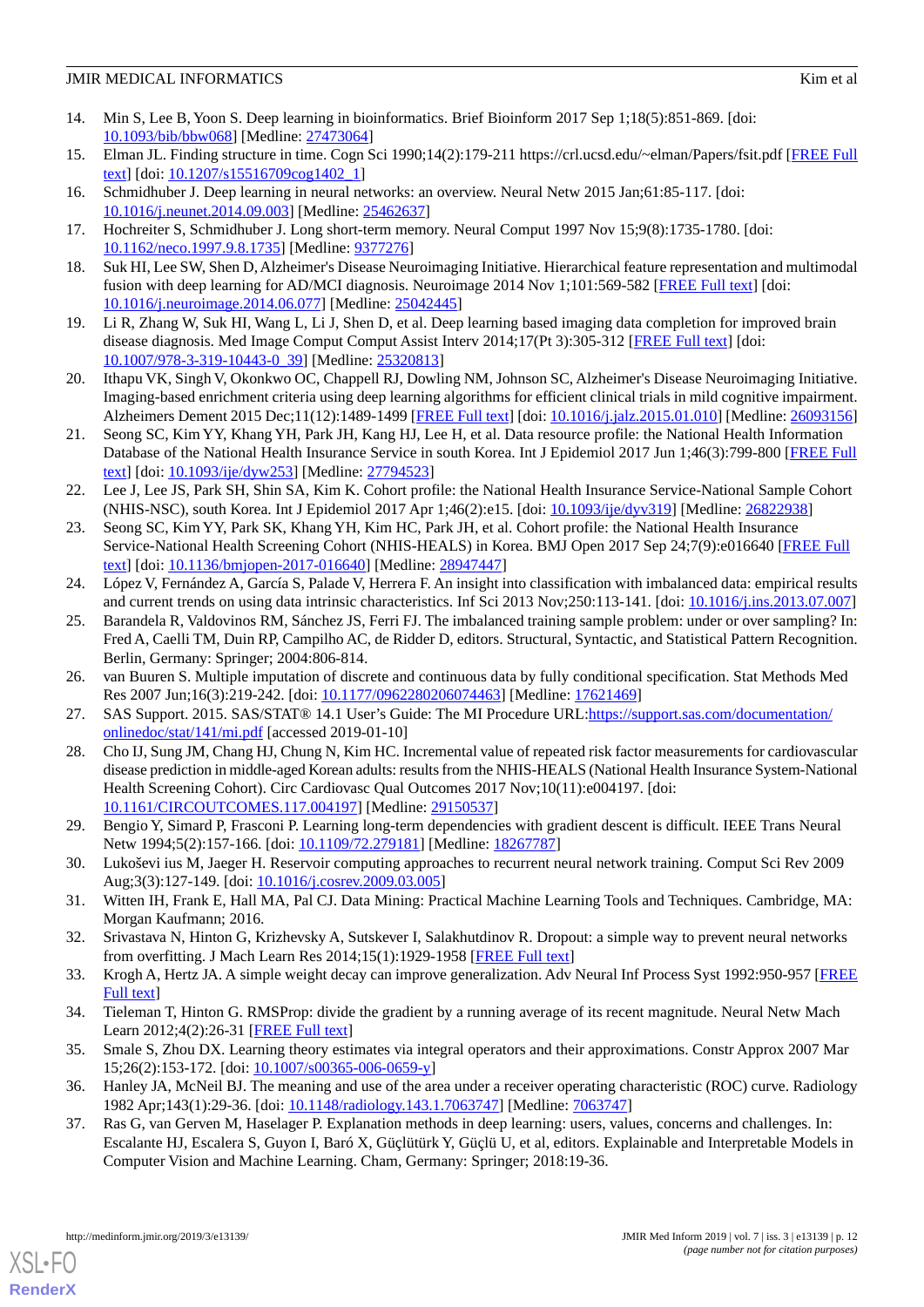- <span id="page-12-0"></span>38. Bach S, Binder A, Montavon G, Klauschen F, Müller KR, Samek W. On pixel-wise explanations for non-linear classifier decisions by layer-wise relevance propagation. PLoS One 2015;10(7):e0130140 [\[FREE Full text](http://dx.plos.org/10.1371/journal.pone.0130140)] [doi: [10.1371/journal.pone.0130140\]](http://dx.doi.org/10.1371/journal.pone.0130140) [Medline: [26161953](http://www.ncbi.nlm.nih.gov/entrez/query.fcgi?cmd=Retrieve&db=PubMed&list_uids=26161953&dopt=Abstract)]
- <span id="page-12-1"></span>39. Arras L, Montavon G, Müller KR, Samek W. Explaining Recurrent Neural Network Predictions in Sentiment Analysis. In: Proceedings of the 8th Workshop on Computational Approaches to Subjectivity, Sentiment and Social Media Analysis. 2017 Presented at: WASSA'17; September 8, 2017; Copenhagen, Denmark p. 159-168 URL[:https://www.aclweb.org/](https://www.aclweb.org/anthology/W17-5221) [anthology/W17-5221](https://www.aclweb.org/anthology/W17-5221) [doi: [10.18653/v1/W17-5221\]](http://dx.doi.org/10.18653/v1/W17-5221)
- <span id="page-12-3"></span><span id="page-12-2"></span>40. Miotto R, Wang F, Wang S, Jiang X, Dudley JT. Deep learning for healthcare: review, opportunities and challenges. Brief Bioinform 2018 Nov 27;19(6):1236-1246 [\[FREE Full text\]](http://europepmc.org/abstract/MED/28481991) [doi: [10.1093/bib/bbx044\]](http://dx.doi.org/10.1093/bib/bbx044) [Medline: [28481991](http://www.ncbi.nlm.nih.gov/entrez/query.fcgi?cmd=Retrieve&db=PubMed&list_uids=28481991&dopt=Abstract)]
- <span id="page-12-4"></span>41. Matthews FE, Stephan BC, Robinson L, Jagger C, Barnes LE, Arthur A, Cognitive Function and Ageing Studies (CFAS) Collaboration. A two decade dementia incidence comparison from the Cognitive Function and Ageing Studies I and II. Nat Commun 2016 Apr 19;7:11398 [[FREE Full text](http://europepmc.org/abstract/MED/27092707)] [doi: [10.1038/ncomms11398\]](http://dx.doi.org/10.1038/ncomms11398) [Medline: [27092707](http://www.ncbi.nlm.nih.gov/entrez/query.fcgi?cmd=Retrieve&db=PubMed&list_uids=27092707&dopt=Abstract)]
- <span id="page-12-5"></span>42. Ravona-Springer R, Schnaider-Beeri M, Goldbourt U. Body weight variability in midlife and risk for dementia in old age. Neurology 2013 Apr 30;80(18):1677-1683 [\[FREE Full text](http://europepmc.org/abstract/MED/23576627)] [doi: [10.1212/WNL.0b013e3182904cee](http://dx.doi.org/10.1212/WNL.0b013e3182904cee)] [Medline: [23576627\]](http://www.ncbi.nlm.nih.gov/entrez/query.fcgi?cmd=Retrieve&db=PubMed&list_uids=23576627&dopt=Abstract)
- 43. Seshadri S, Wolf PA, Beiser A, Elias MF, Au R, Kase CS, et al. Stroke risk profile, brain volume, and cognitive function: the Framingham offspring study. Neurology 2004 Nov 9;63(9):1591-1599. [doi: [10.1212/01.wnl.0000142968.22691.70](http://dx.doi.org/10.1212/01.wnl.0000142968.22691.70)] [Medline: [15534241](http://www.ncbi.nlm.nih.gov/entrez/query.fcgi?cmd=Retrieve&db=PubMed&list_uids=15534241&dopt=Abstract)]
- 44. Kivipelto M, Ngandu T, Laatikainen T, Winblad B, Soininen H, Tuomilehto J. Risk score for the prediction of dementia risk in 20 years among middle aged people: a longitudinal, population-based study. Lancet Neurol 2006 Sep;5(9):735-741. [doi: [10.1016/S1474-4422\(06\)70537-3](http://dx.doi.org/10.1016/S1474-4422(06)70537-3)] [Medline: [16914401\]](http://www.ncbi.nlm.nih.gov/entrez/query.fcgi?cmd=Retrieve&db=PubMed&list_uids=16914401&dopt=Abstract)
- <span id="page-12-6"></span>45. Exalto LG, Biessels GJ, Karter AJ, Huang ES, Katon WJ, Minkoff JR, et al. Risk score for prediction of 10 year dementia risk in individuals with type 2 diabetes: a cohort study. Lancet Diabetes Endocrinol 2013 Nov;1(3):183-190 [[FREE Full](http://europepmc.org/abstract/MED/24622366) [text](http://europepmc.org/abstract/MED/24622366)] [doi: [10.1016/S2213-8587\(13\)70048-2\]](http://dx.doi.org/10.1016/S2213-8587(13)70048-2) [Medline: [24622366](http://www.ncbi.nlm.nih.gov/entrez/query.fcgi?cmd=Retrieve&db=PubMed&list_uids=24622366&dopt=Abstract)]
- 46. Exalto LG, Quesenberry CP, Barnes D, Kivipelto M, Biessels GJ, Whitmer RA. Midlife risk score for the prediction of dementia four decades later. Alzheimers Dement 2014 Sep;10(5):562-570 [\[FREE Full text](https://linkinghub.elsevier.com/retrieve/pii/S1552-5260(13)02465-5)] [doi: [10.1016/j.jalz.2013.05.1772\]](http://dx.doi.org/10.1016/j.jalz.2013.05.1772) [Medline: [24035147](http://www.ncbi.nlm.nih.gov/entrez/query.fcgi?cmd=Retrieve&db=PubMed&list_uids=24035147&dopt=Abstract)]

## **Abbreviations**

**AUC:** area under the receiver operating characteristic curve **BMI:** body mass index **DBP:** diastolic blood pressure **DL-R:** deep learning model with repeated measurements **FCS:** fully conditional specification **HR-B:** Cox proportional hazards regression model with baseline data **HR-R:** Cox hazards regression model with repeated measurements **LRP:** layerwise relevance propagation **LSTM:** long short-term memory **MI:** multiple imputation **MRI:** magnetic resonance imaging **NHIS:** National Health Insurance Service **NHIS-HEALS:** National Health Insurance Service-Health Screening Cohort **NRI:** net reclassification improvement **RNN:** recurrent neural network **SBP:** systolic blood pressure

*Edited by G Eysenbach; submitted 14.12.18; peer-reviewed by A Korchi, C Lin; comments to author 03.01.19; revised version received 25.02.19; accepted 19.07.19; published 30.08.19*

*Please cite as:*

*Kim WJ, Sung JM, Sung D, Chae MH, An SK, Namkoong K, Lee E, Chang HJ Cox Proportional Hazard Regression Versus a Deep Learning Algorithm in the Prediction of Dementia: An Analysis Based on Periodic Health Examination JMIR Med Inform 2019;7(3):e13139*

*URL: <http://medinform.jmir.org/2019/3/e13139/> doi: [10.2196/13139](http://dx.doi.org/10.2196/13139) PMID: [31471957](http://www.ncbi.nlm.nih.gov/entrez/query.fcgi?cmd=Retrieve&db=PubMed&list_uids=31471957&dopt=Abstract)*

**[RenderX](http://www.renderx.com/)**